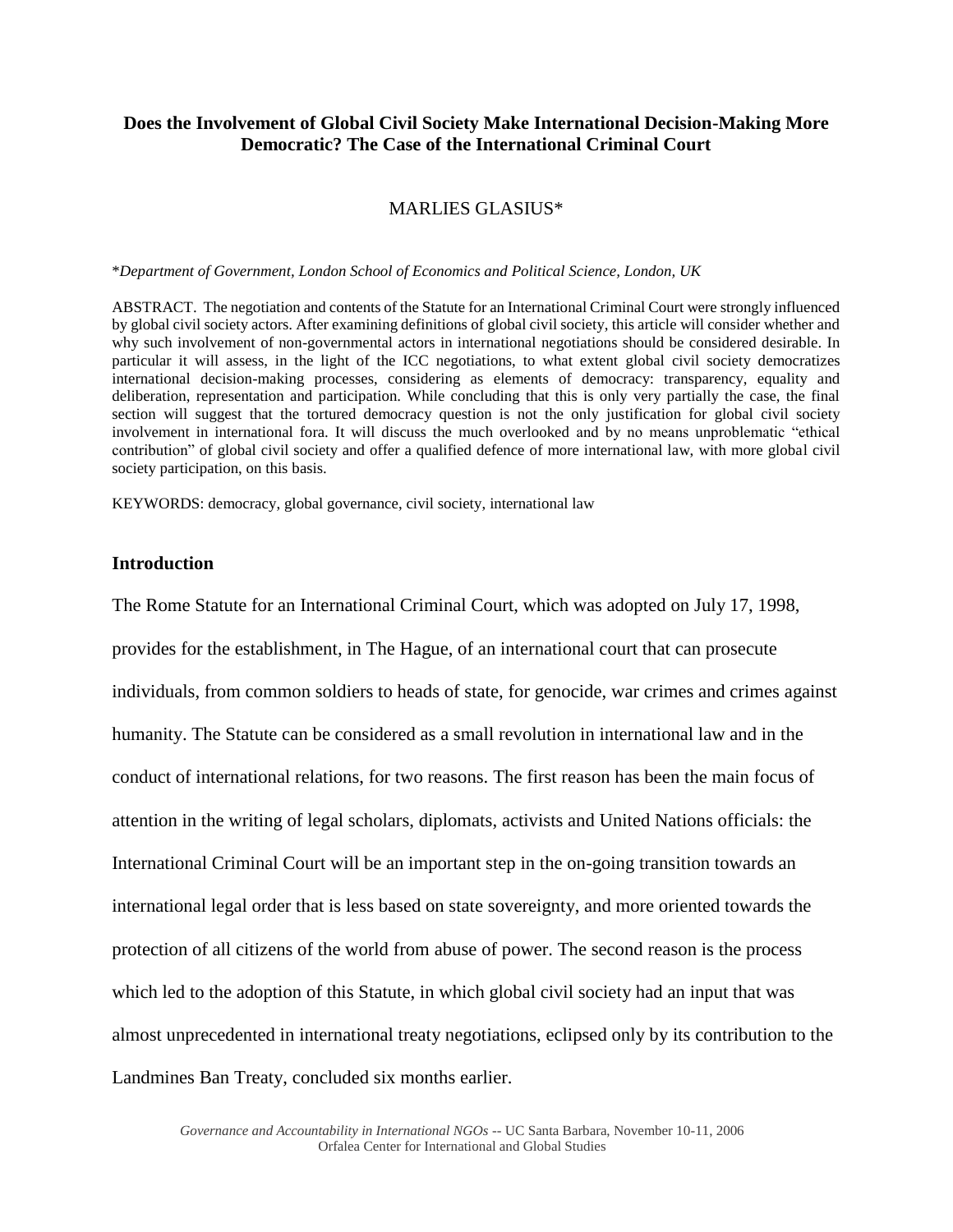Civil society, let alone global civil society, is a confusing term. As even a brief glance at the literature would show, it has many meanings. There are as many definitions of civil society, and global civil society, as there are authors—in fact there are more.<sup>1</sup> Nevertheless, this term is used here, rather than other current ones such as global social movements, $2$  advocacy networks in international politics,<sup>3</sup> or global citizen action<sup>4</sup> quite intentionally to characterise the ensemble of people and organizations described in this article.

The history of the term civil society is bound up with the notion of rules to protect citizens.<sup>5</sup> While this was initially a nation-based ideal, the post-world war notion of universal human rights, coupled with a thickening network of international rules directly affecting citizens, has given birth to the utopia of a global rule-bound society. This history of humanitarian law and human rights law has been much more a product of the activities of people outside government than is commonly accepted.<sup>6</sup> Hence, the idea of global civil society and humanitarian and human rights law are historically connected. This connection is of obvious relevance to the influence of civil society groups on the Statute for an International Criminal Court. Elsewhere I have described in great detail the groups and individuals involved in the negotiations.<sup>7</sup> In short, these comprised individuals and groups including legal associations, human rights NGOs, women's rights activists, anti-abortionists, peace and conflict-resolution groups, religious organizations and associations generally interested in global governance.

## **What was Achieved**

The first achievement of global civil society with respect to the Statute for an International Criminal Court, is that there should be such a Statute, and a Court, at all. The idea was first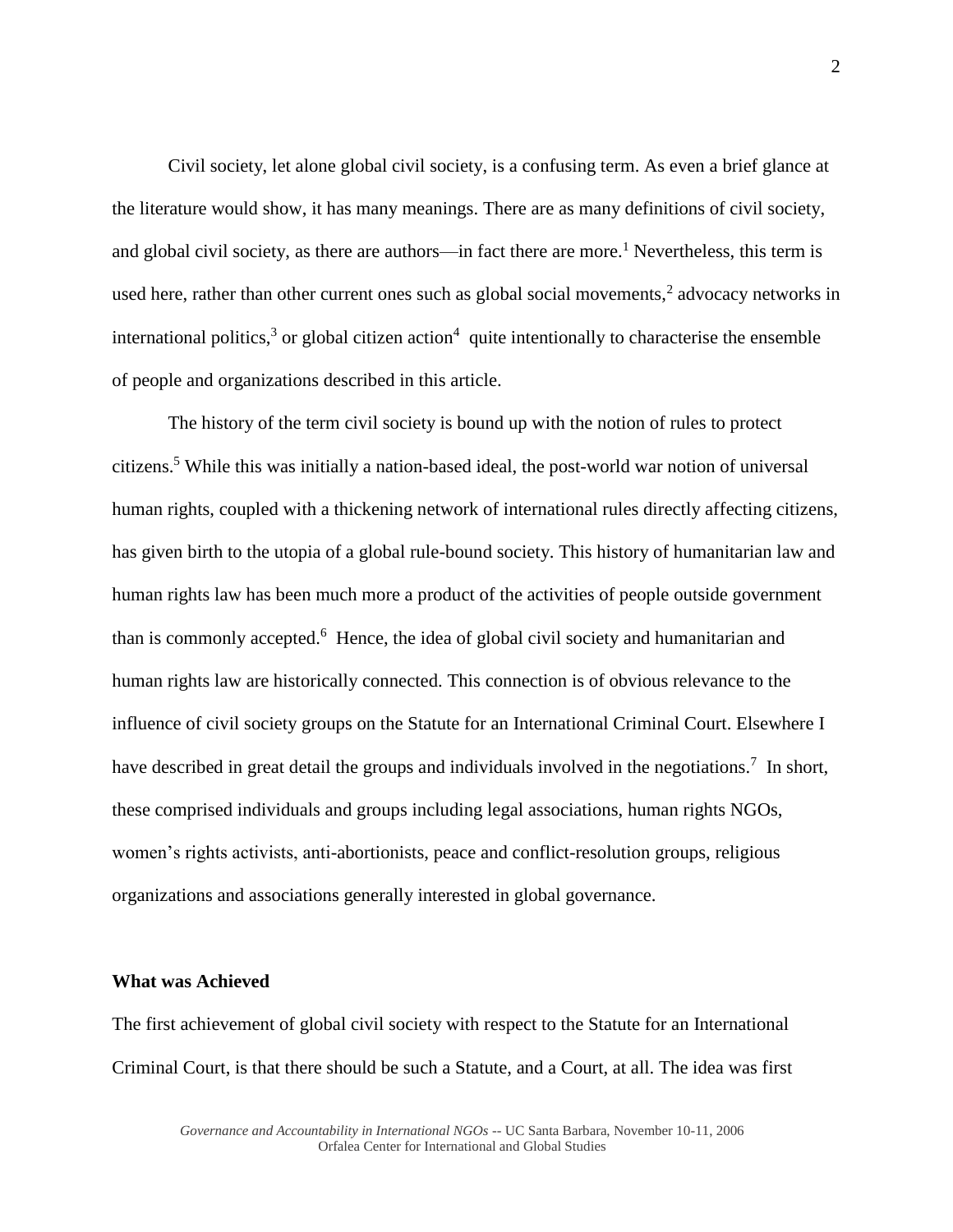invented in civil society, and was kept alive, developed and advocated in international legal associations for  $125$  years.<sup>8</sup> Even a few years before the adoption of the Statute, CICC coordinator Bill Pace was told by a leading expert in international affairs to "keep working on this, but don't get your hopes up too high for it isn't going to happen in your lifetime, or your children's lifetime, or your grandchildren's lifetime."<sup>9</sup> Secretary-General Kofi Annan, too, emphasised in his ceremonial speech at the adoption of the Statute that it was "an achievement which, only a few years ago, nobody would have thought possible."<sup>10</sup>

In terms of the content of the Statute, undoubtedly the most important achievement was the prosecutor's authority to choose his own cases. By the admission of the key diplomats involved, this could not have been achieved without sustained and overwhelming NGO pressure. Beyond NGOs, the active involvement of the prosecutors of the Yugoslavia and Rwanda tribunals was another key factor in legitimising the idea of an independent prosecutor. Within a few years, global civil society succeeded, first, in persuading states that independent authority of the prosecutor was desirable, and second, in persuading them that it was achievable because they wanted it.<sup>11</sup>

While the jurisdiction regime of the ICC is limited, the fact that states automatically accept the Court's full jurisdiction for all the crimes in the Statute when they ratify it, is another achievement. It is a great advance over the "a la carte" jurisdiction regime originally proposed. Automatic jurisdiction was the consistent and unanimous position of civil society actors, and, like the prosecutor, gradually came to be accepted by states. The only provision that detracts from the achievement is a temporary loophole on war crimes, but so far this has only been taken advantage of by two states.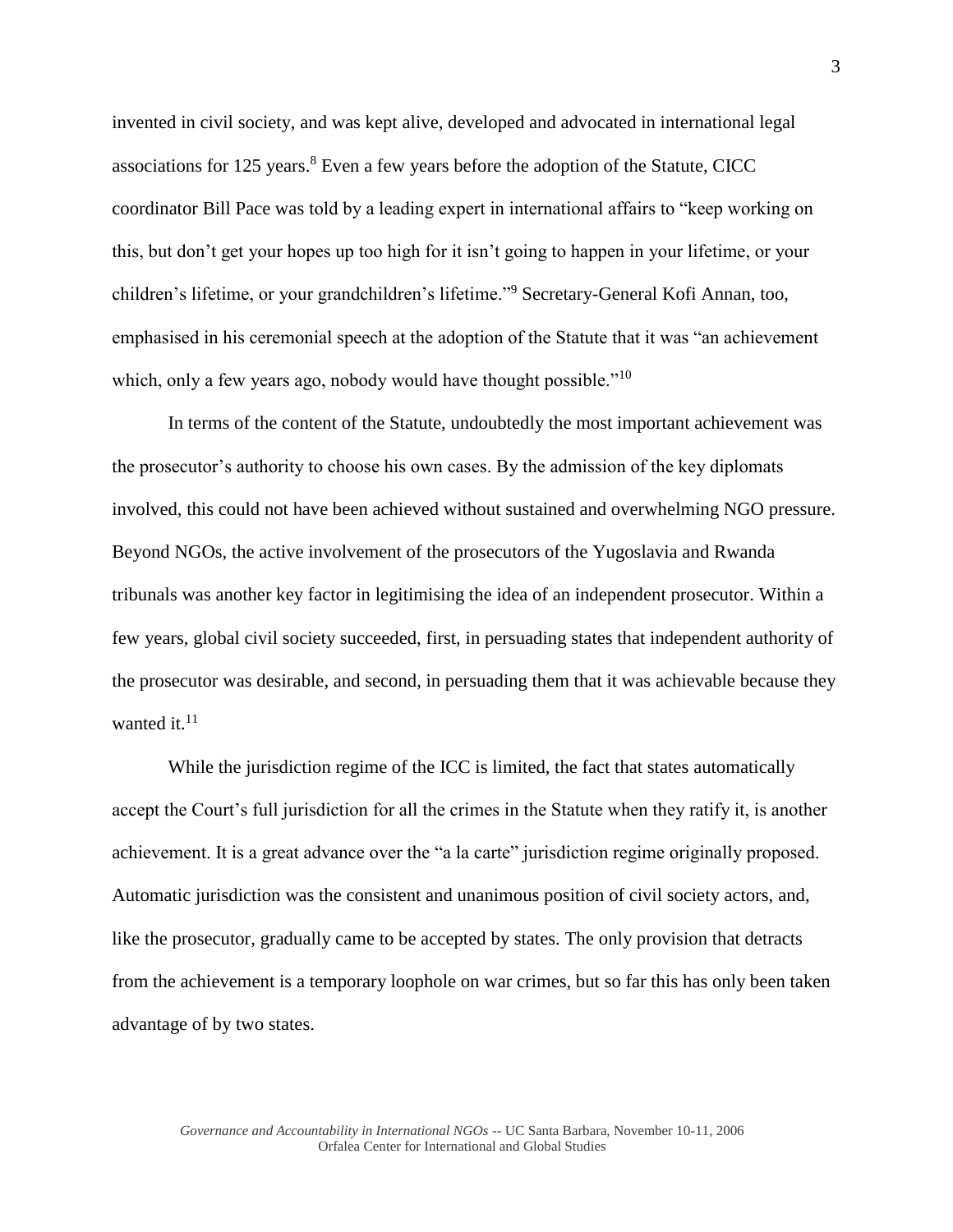Largely due to the advocacy of a very large, active and expert civil society Gender Caucus, the Statute of the Court marks a great advance in the gender-sensitiveness of international law. In terms of crimes, it includes a comprehensive definition of gender-based war crimes and crimes against humanity, a gender dimension to the definition of slavery, and the inclusion of persecution on the basis of gender as a component of crimes against humanity. Other provisions include references to the gender balance and gender-specific expertise of the judges and other staff of the Court; a reference to gender in a general non-discrimination clause; and protection for and gender-sensitive treatment of victims and witnesses. On the other hand, partly due to pressure from "pro-family" groups, definitions of the term "gender" itself, and of "forced pregnancy" were forged in such a way that they should not be an obstacle to any state's ratification of the Statute, regardless of its general gender policies.<sup>12</sup>

Intense pressure from civil society prevented war crimes committed in internal conflict situations from being excluded from the Statute. A special "Victims' Rights Group" played an important role in forging rules that balance the need for fair and effective prosecutions against protection, sensitive treatment, and rights, of victims and witnesses. The "Child Rights Caucus" played a role in the criminalization of conscription of children under fifteen, a new element in humanitarian law.

Many state representatives in the ICC negotiations, including the successive chairs Bos and Kirsch, have remarked on, and praised, the strong involvement and indeed influence of global civil society in the process of negotiating the Statute for an International Criminal Court.<sup>13</sup> Perhaps the strongest expression of this sentiment came from a diplomat who did not belong to the Like-Minded Group, Israeli Chief Counsel Alan Baker: "In all my years of international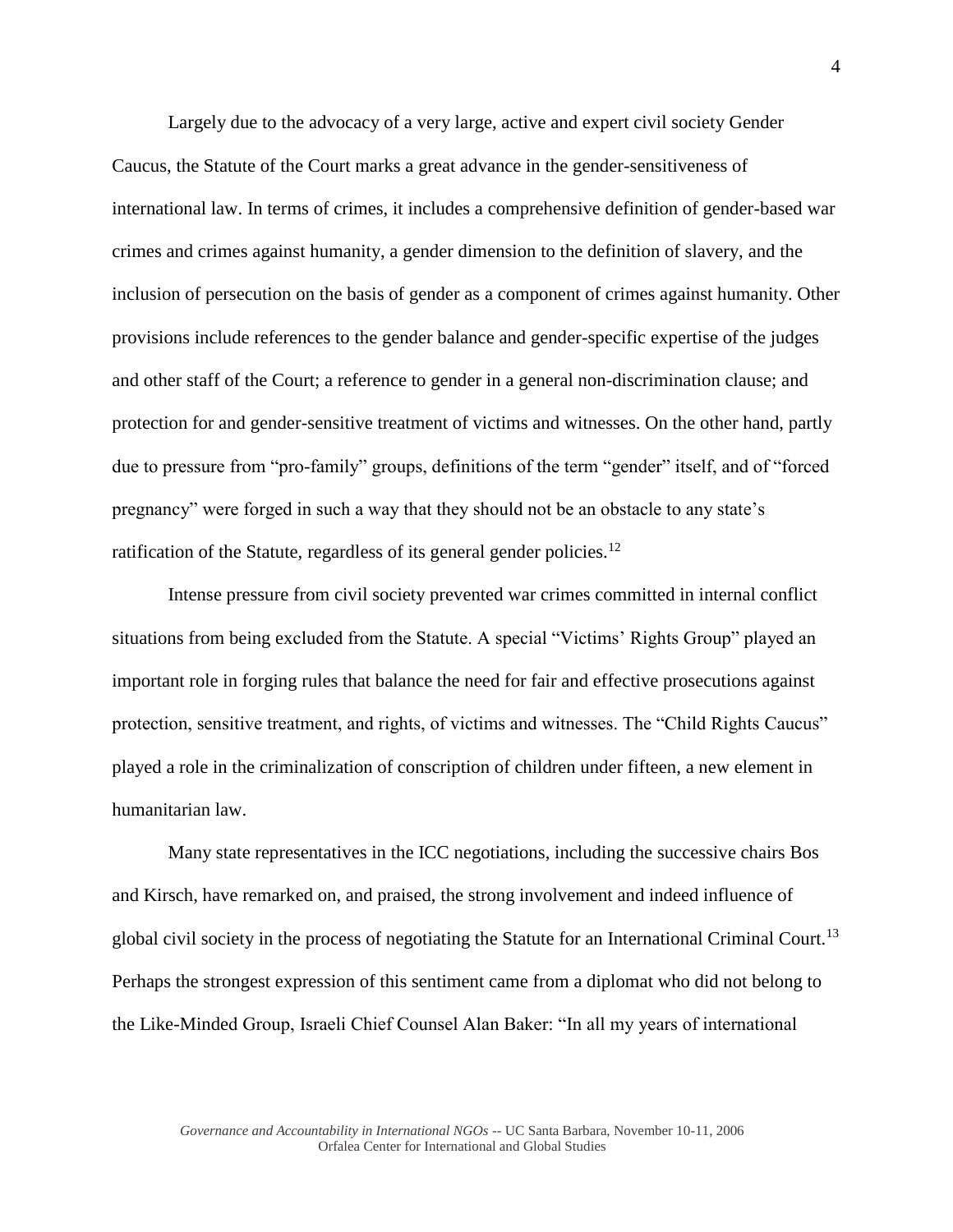work, I've never seen the NGOs play a more powerful role…They were in on nearly every meeting. They were in on everything."<sup>14</sup>

## **Why Let Global Civil Society In? The Democratic Deficit**

As shown above, the influence of global civil society actors on the Statute is undeniable. But why should state representatives be so pleased to be sharing the stage with new actors whose mandate to be part of the negotiations is much less obvious than their own? Should we share their enthusiasm?

According to Adriaan Bos, the Dutch chair of the ICC negotiations until Rome, global civil society involvement "fills in gaps arising from a democratic deficit in the international decision-making process."<sup>15</sup> Although international law-making has not traditionally been a democratic process, there is an increasing sense among national and international diplomats that, as more decisions have moved up to the international level, international decision-making, and international law-making in particular, ought to be (more) democratic.

This idea is related to a more general recognition by political thinkers that, while more states have been converted to parliamentary democracy, the onset of globalization has eroded the substance of democratic participation and choice.<sup>16</sup> The enthusiasm for global civil society and the claim that it makes international decision-making "more democratic" should probably be seen in this context. But does it? This article will assess this claim with respect to the global civil society involvement in the ICC negotiations.

This requires, first of all, a brief enquiry into the meaning of democracy. Its Greek root means simply "rule by the people," but in its modern use, the term usually implies a system of governance whereby "the people" periodically elect representatives, whilst key civil and political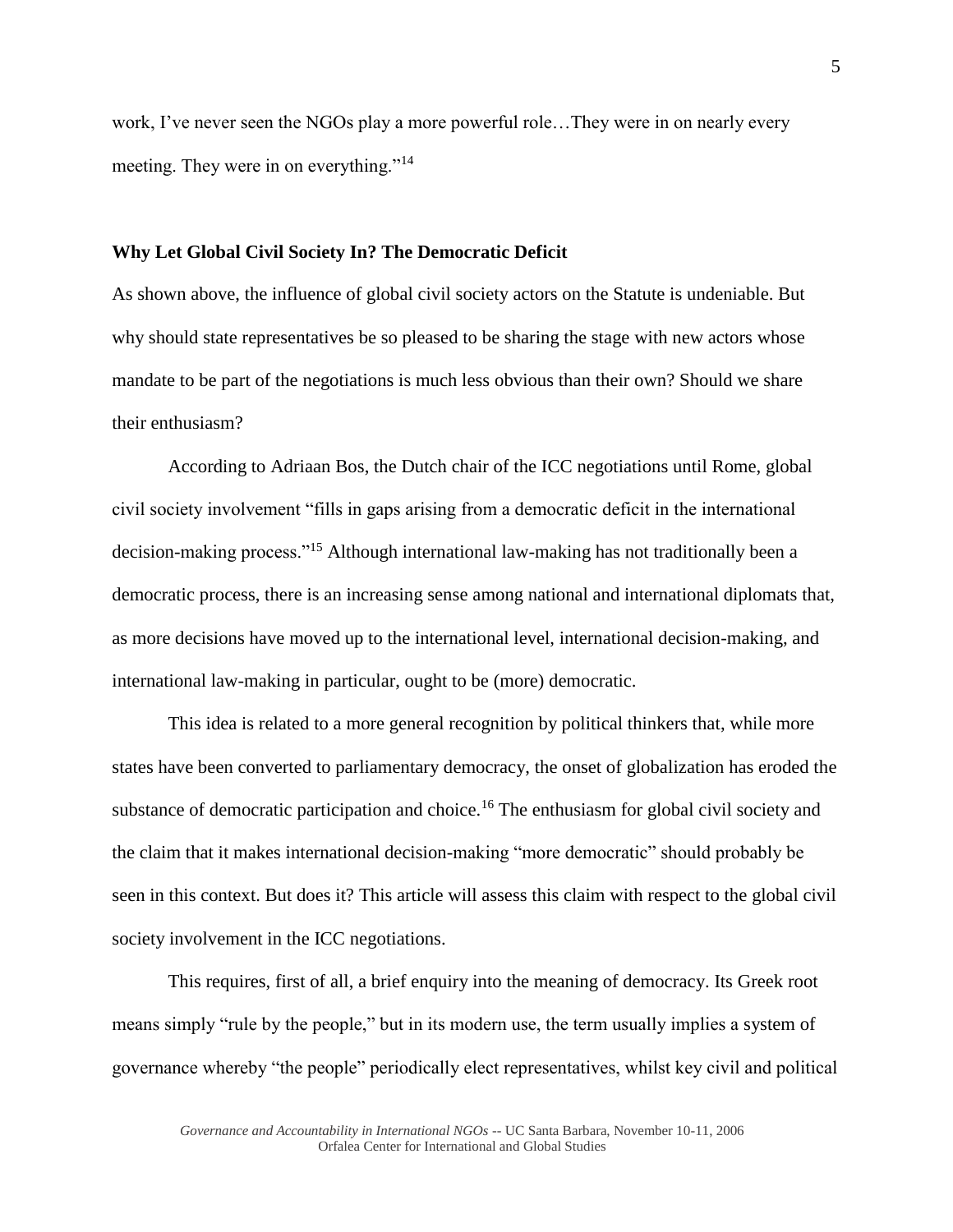rights are observed. It is difficult to make a direct link between either of these meanings and the contribution of global civil society to international decision-making processes such as the ICC negotiations. In fact, Kenneth Anderson's strong objection to the idea of a global civil society is based precisely on what he believes to be a conflation between the role of elected representatives at the national level and NGOs at the global level. "But who elected the international NGOs?" he asks, and goes on to observe that most NGOs are 'not very often connected, in any direct way, to masses of "people."<sup>17</sup>

This is true, but neither, many democratic theorists would point out, are political parties. Since the 1970s, there has been a severe drop in the number of party members, in the attendance at party conferences, and in voter turn-out in most established democracies. Like the electorate at large, democratic theorists became increasingly disillusioned with representative democracy, calling it "thin" or "procedural" democracy. While by and large continuing to advocate representation and civil and political rights as minimum conditions for democracy, they explored forms that would make citizens participate more actively in politics. They referred to such forms as strong,<sup>18</sup> participatory<sup>19</sup> and especially, as deliberative<sup>20</sup> democracy.

It is on such notions of democracy, rather than on classic representation, that the argument is built that global civil society democratizes international decision-making, or "global governance," as its proponents tend to call it. They agree that such processes are not democratic in their present form, but contend that global civil society participation makes them more so than they would otherwise be.<sup>21</sup> Global civil society has been conceptualized as a "functional" equivalent<sup>"22</sup> or "alternative mechanism<sup>"23</sup> to the multi-party representational system, for democratizing global governance.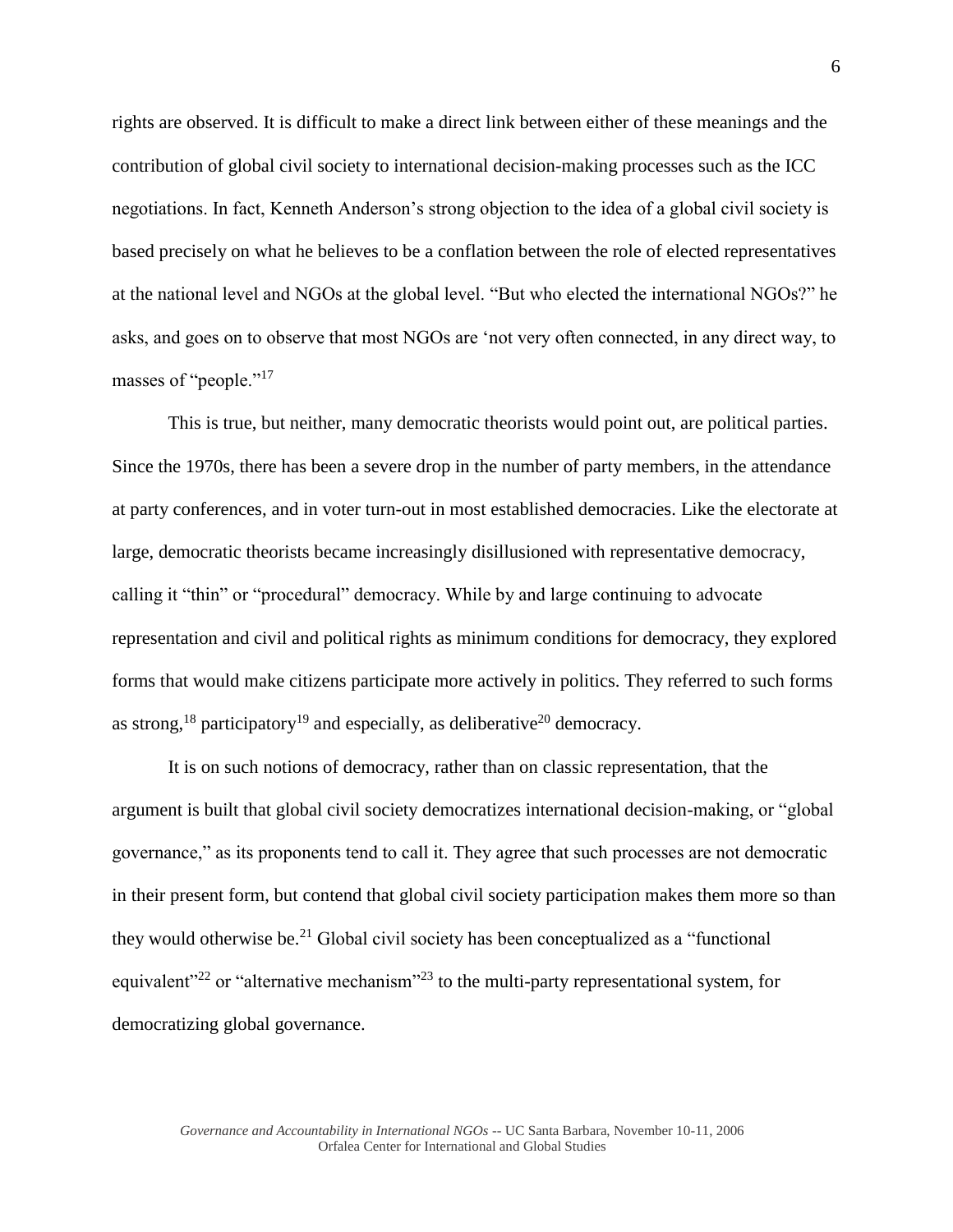The next section will examine some of these supposed democratic functions of global civil society in the light of this study on the ICC Statute: contributions to transparency, equality and deliberation. The subsequent section will revisit the remaining problem areas, representation and participation, again in the light of the ICC negotiations, reassess to what extent global civil society does democratize international decision-making processes, and also make some recommendations regarding increased participation. The fourth section will suggest that the tortured democracy question is not the only justification for global civil society involvement in international fora. It will discuss the much overlooked and by no means unproblematic "ethical contribution" of global civil society and offer a qualified defence of more international law, with more global civil society participation, on this basis.

### **Democratizing Contributions**

Transparency or openness is a necessary condition of all forms of democracy. Whether in direct or representative democracy, the process of deliberation and the eventual vote must take place openly. Even in experimental forms of democratic procedure that eschew the vote, public discussion is highly valued. Karl Popper considered "openness" the prime instrument to keep any form of government from usurping too much power.<sup>24</sup> More recently, Gutmann and Thompson<sup>25</sup> have drawn on such different philosophers as Jeremy Bentham and Immanuel Kant to construct publicity as a necessary condition for deliberative democracy, while also insisting (in line with human rights law) that certain forms of regulated secrecy are necessary in a democratic society.

Yet in international negotiations, secrecy has traditionally been the norm. All that became available to the public was the final product—sometimes, there were also secret treaties such as the infamous Molotov-Von Ribbentrop pact. This changed somewhat with the advent of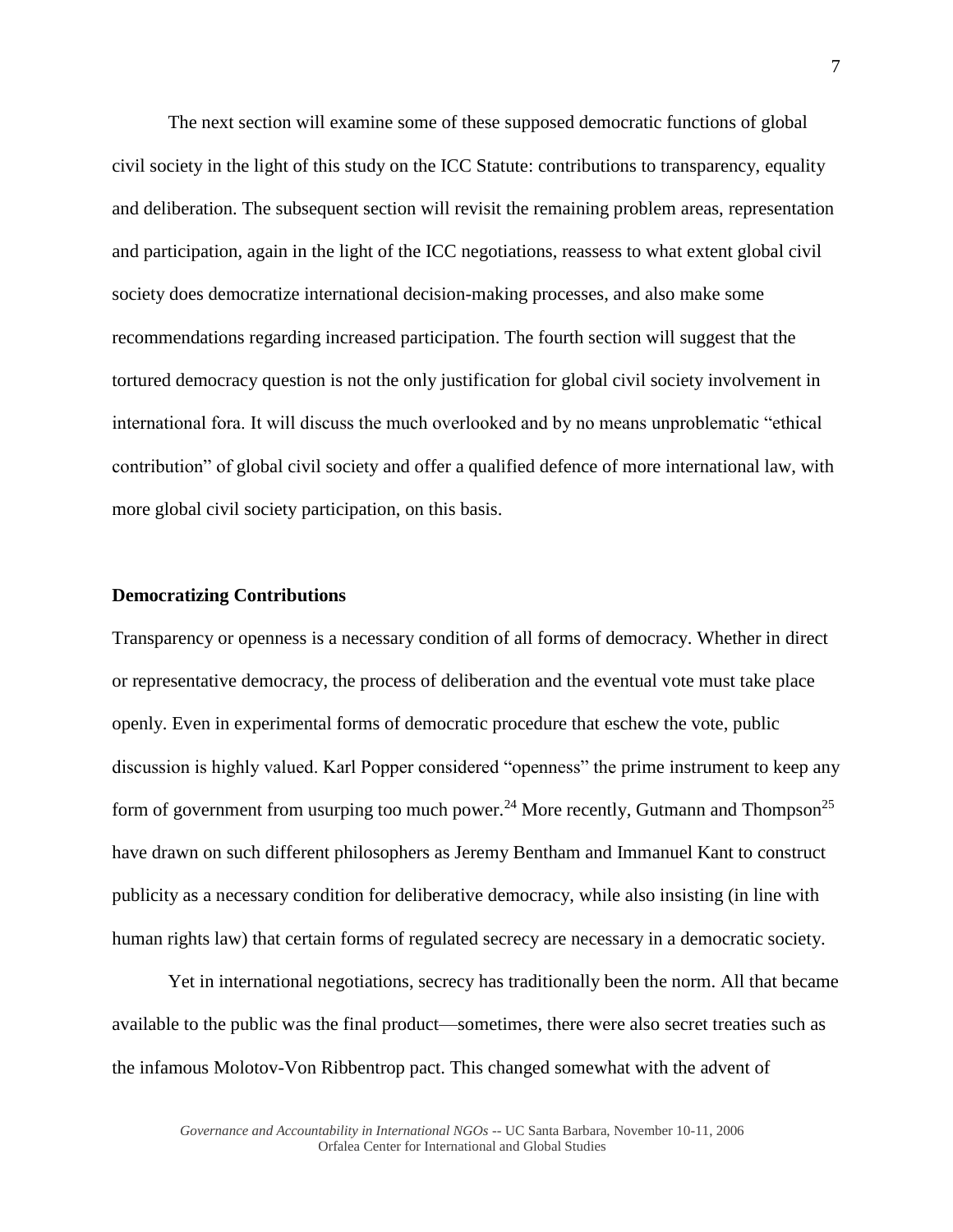superpower summits and international UN conferences after the Second World War. Now, citizens would be informed via the media that negotiations were proceeding, politicians might make statements and journalists would speculate about the outcome.

Nonetheless, the substance of the negotiations would still take place behind closed doors. Global civil society coalitions have really changed this, and the Coalition for an International Criminal Court (CICC) is a prime example. Its working methods included forming twelve shadow teams to monitor negotiations on different parts of the Statute, debriefing friendly state delegates after closed meetings, and keeping "virtual vote" tallies on crucial issues. These mechanisms made official decision-making process more transparent: for its members, for journalists, and, through them, for a wider interested audience and even for state delegates. The entire texts of interim proposals, with an analysis, were reprinted in one of the special conference newspapers. Information was also sent to thousands of national activists and interested observers, by the Coalition itself, by some of its member NGOs, and by the press teams of two special news bulletins devoted to the conference's proceedings.<sup>26</sup> The CICC took the potential for making international negotiations transparent to its limits, and in turn used this publicity as leverage on states: "Show the governments in Rome that the world is watching," wrote Rik Panganiban, editor of the Coalition's publication, four weeks into the Rome conference, "Email to us in Rome your messages for your government or for all governments, and we will try to publish as many as we can in the CICC Monitor."<sup>27</sup>

The fact that the final conference took place at a UN building in Rome with which most delegates were unfamiliar, the building of the Food and Agricultural Organization, contributed to this transparency, making it very difficult for them to slink off into remote rooms for secret meetings.<sup>28</sup>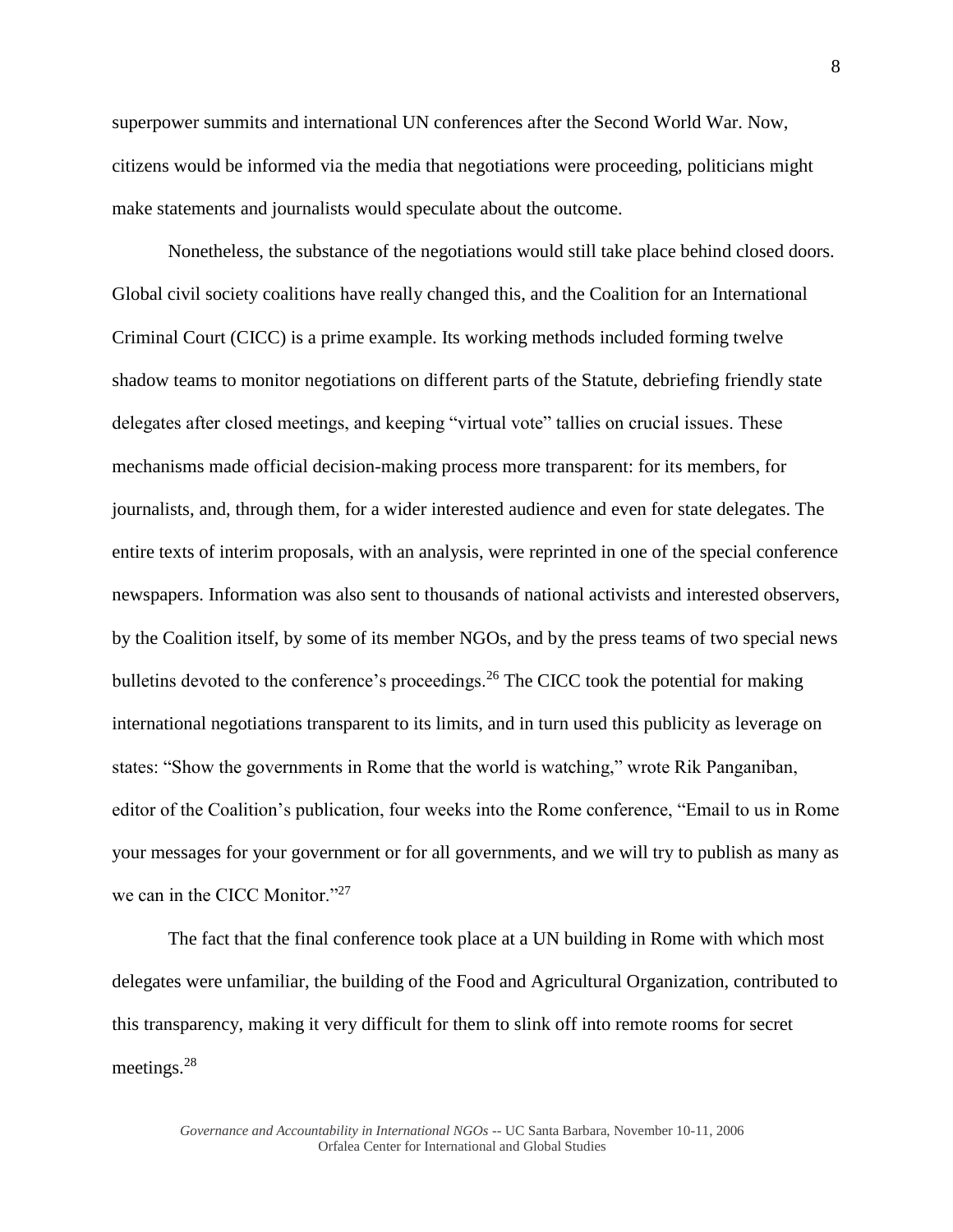More importantly perhaps, many state representatives found these channels of publicity useful, to state their position or vent their frustration with other states or with the process of negotiation, in particular when they believed that public opinion might be on their side. An article in *On the Record*, for instance, records in detail on the proceedings of a closed meeting, where "according to one report," twenty-seven of the twenty-nine delegates objected to the British chair's proposal, "a growing number of delegates" felt that Britain was a stalking horse for the US, and one "Scandinavian delegate" is directly quoted venting frustration with the British position.<sup>29</sup> As the conference wore on, state delegates began to complain in the media about the lack of transparency of the process itself.<sup>30</sup> This is an interesting development, because state delegates thus addressed the interested wider public with an appeal to a norm of transparency which has no tradition in international negotiations.

Moreover, there seems to be a relation between the extent of transparency of negotiations and their final outcome. In the two instances in which final decisions were made in great secrecy, the outcomes were unsatisfactory to civil society actors: this applies to the jurisdiction regime as well as the omission of an explicit reference to biological weapons.<sup>31</sup>

The first of these cases is particularly interesting, because it is one of the very few instances in the ICC negotiations where the express preferences of the majority of states were overridden in favor of the preferences of a very few "powerful" states. The few Like-Minded states who were in on this secretive negotiation process chose not to go the route of publicity and appeal to public opinion, and suffered defeat. After the fact, a German delegate did write an article exposing exactly what had happened and defending his government's record to the readers of the *European Journal of Crime, Criminal Law and Criminal Justice*. 32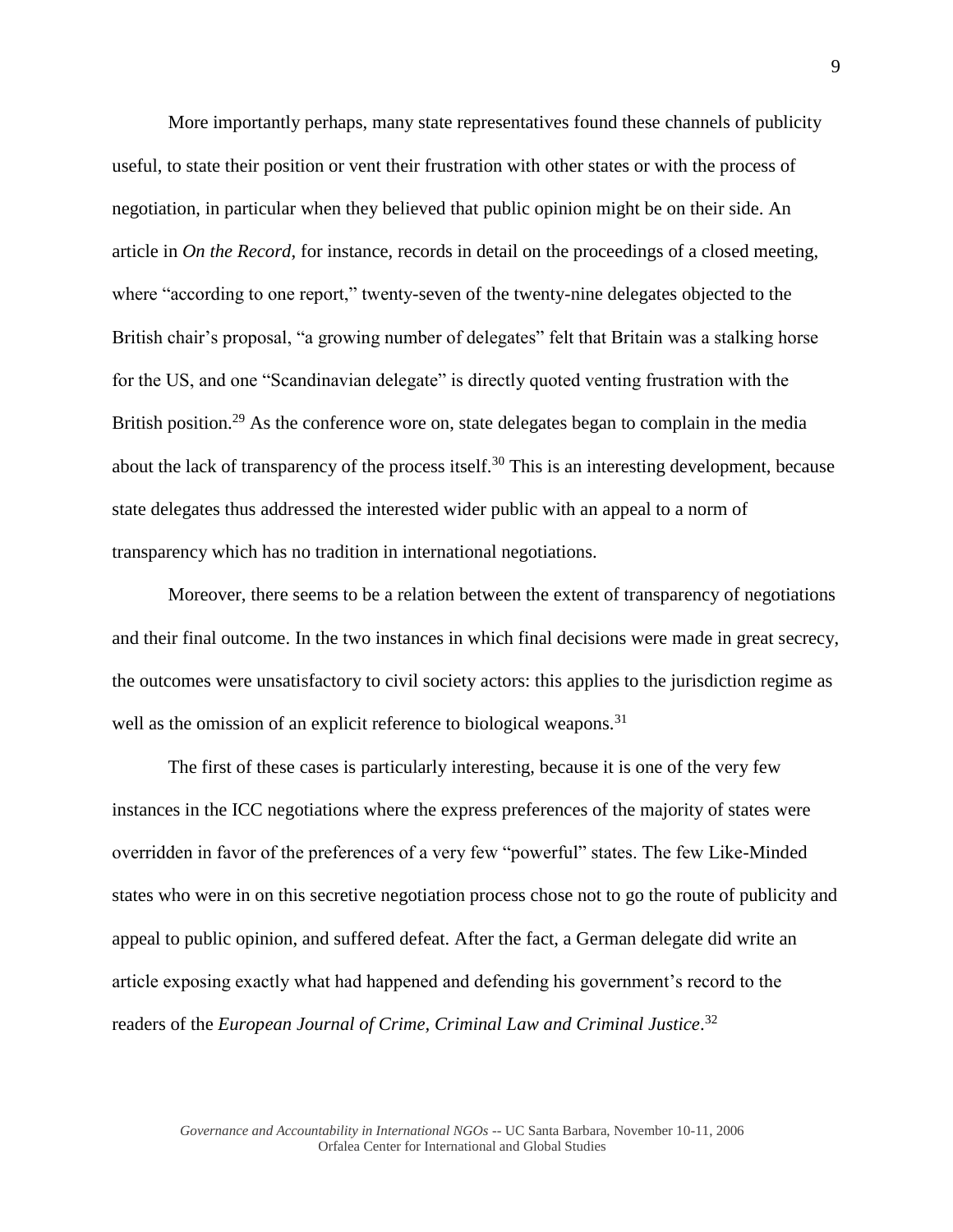Before and after the five frenetic weeks of the Rome conference, the public education aspect played a larger role than publicising the exact proceedings in the negotiations: explaining plainly in local languages what the International Criminal Court was, and why it should matter, for the benefit of a wider audience. In this respect, the ICC case typifies a more general strength of global civil society: with respect to rather esoteric topics like global warming, third world debt, or intellectual property rights, it opens up more general debates, in which active citizens can inform themselves and take part.

Like in national democracies, certain discussions and negotiations will continue to take place behind closed doors, but global civil society has been shown to play an important role in shifting the balance much further towards openness as the default setting in international negotiations.

## **Levelling the Playing Field**

Another key condition of democracy, representative or deliberative, is equality. According to David Beetham, "a system of collective decision-making can be said to be democratic to the extent that it is subject to control by all members of the relevant association, or all those under its authority, considered as equals."<sup>33</sup> Formally, there is such equality between the members of the association called the United Nations, at least in its General Assembly and Economic and Social Council if not in the Security Council. The ICC negotiations followed the General Assembly model in this respect: all states had an equal right to speak, and an equal vote. However, in practice some states are of course more equal than others. This is not just a question of perceived power, but also of capacity to be involved in multiple complex negotiations. Regardless whether one believes that citizens should somehow be able to have a direct involvement in global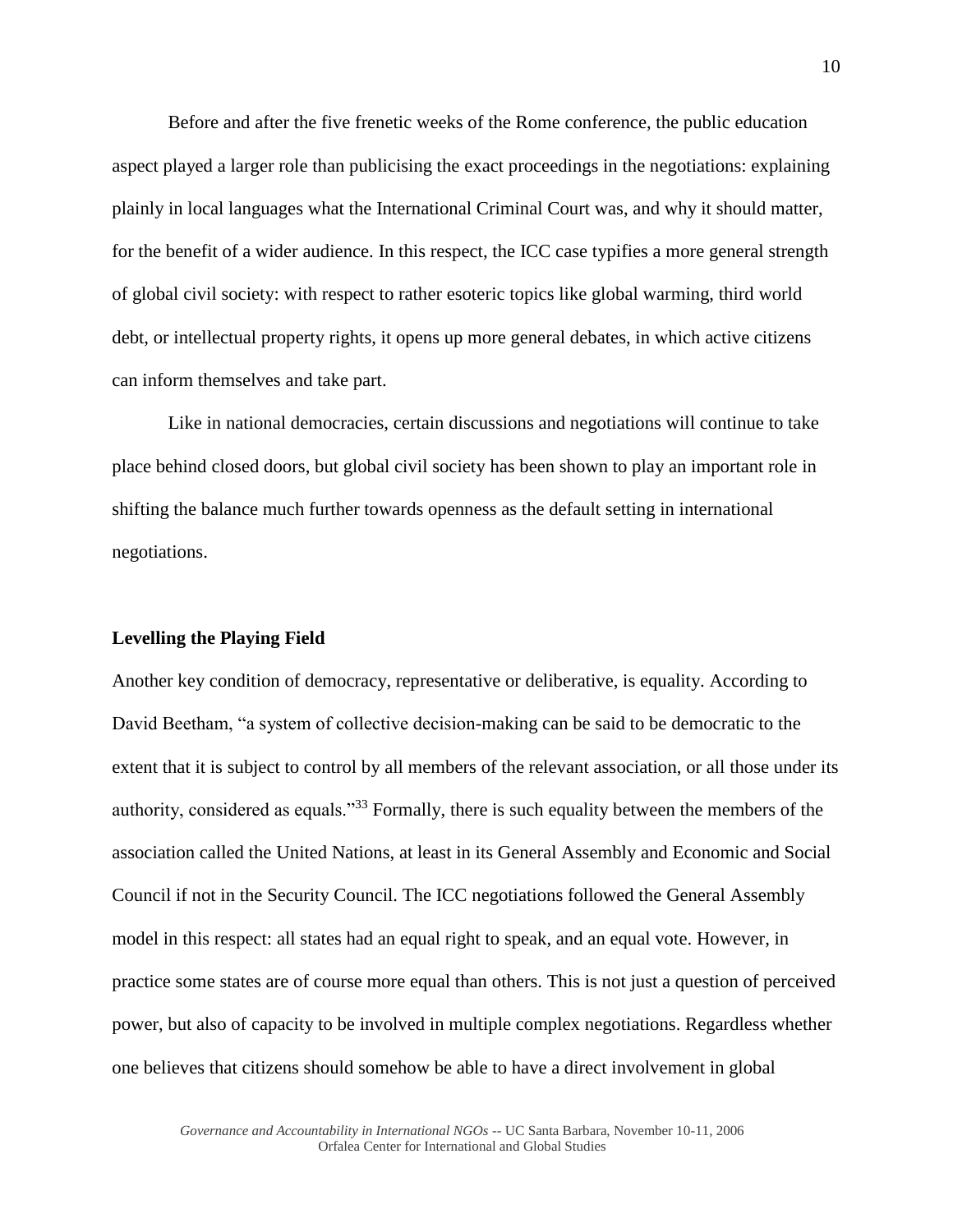processed that affect them, levelling the playing field between the formally equal players, the states, would contribute to democratizing international decision-making. Global civil society does at times play such a role. Most eye-catching has probably been the expert advice, and publicity, given to developing countries in the negotiations of the World Trade Organization in recent years.<sup>34</sup>

In the ICC negotiations, civil society made various contributions to empowering smaller and poorer states in the process, and giving them a more equal footing with traditionally powerful states. The documents produced by individuals and NGOs helped to educate them with respect to the issues involved. The provision of interns and legal experts swelled their delegations in quality and quantity. The monitoring, by the NGOs, of both public and, as far as possible, secret, negotiations, both in terms of the substance of the debate and the numbers in favor of certain positions, made the process more transparent and easier to follower for such states.

But its method of recording the "virtual vote,"<sup>35</sup> was perhaps the most important, as it focused attention on absolute numbers of states in favor of particular positions. Without this effort, the fact that, for instance, more than eighty percent of the states favored an independent prosecutor would simply have gone unrecorded. Now, it became a topic of debate and a counterweight to the inevitable spotlight on the position of "important" states such as the five permanent members of the Security Council. Thus, the formal equality of states was given a little more substance by at least polling and publicising each state's views, in circumstances where actual voting was avoided except at the very end.

The idea of deliberative democracy is that proposals can be debated on their merits through rational arguments rather than solely on the basis of representation of interests. This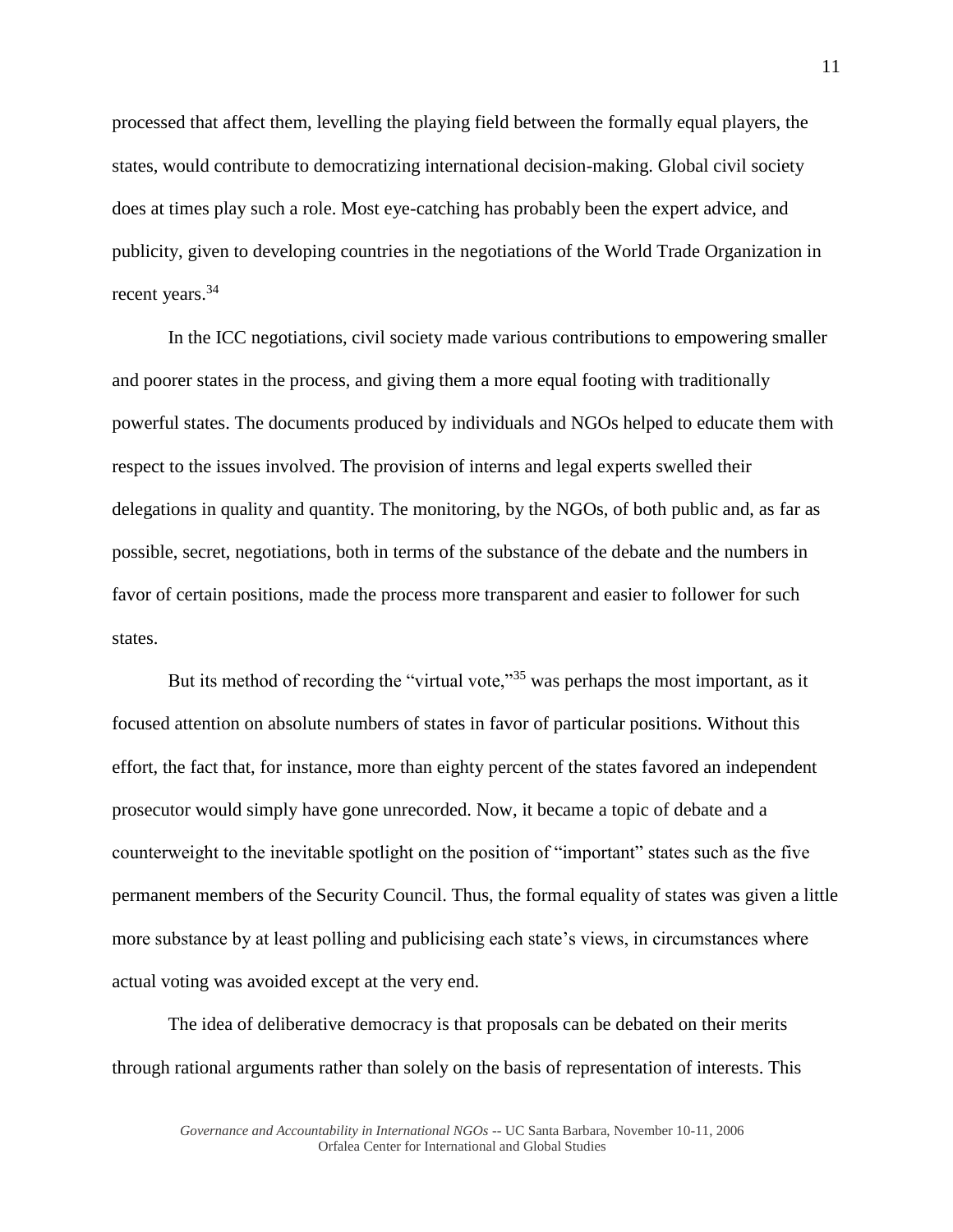aspect of democracy is therefore related to the ethical contribution discussed below. There are two components to this question: whether global civil society made the official state debates more deliberative and less focused on narrow interests, and whether there was a form of deliberative decision-making going on within global civil society. On the first count, the answer is clearly "yes." As discussed in chapter two, numerous conferences, seminars and unofficial retreats were organized, not just all over Europe, but in Trinidad, in India, in Sierra Leone, in South Africa etc. There is no doubt that the numerous conferences and seminars, the Sicilian retreats, academic articles, and NGO position papers contributed to a global, albeit specialist, debate on the merits of the international criminal court, which informed and influenced the ultimate decision-making by state delegates.

Moreover, deliberative democracy entails giving and demanding reasons for each position, reasons that would at least theoretically be capable of swaying other participants in the debate. It also means participants should to some extent be prepared to be swayed by arguments that appear "reasonable." This disposition on the part of states, fostered by the constant discussions with civil society representatives, clearly played a role in the negotiations over the independent prosecutor. When states expressed reasonable fears that the independent prosecutor could be overzealous if unrestrained, a reasonable proposal was made that all prosecutions should be subject to the permission of a pre-trial chamber. When states expressed reasonable concern that the Security Council's mandate on peace and security would be hindered by prosecutions that might, for instance, upset peace negotiations, a reasonable proposal was made to give the Security Council an "inverted veto." In the atmosphere created among other things by the presence of the former prosecutors Goldstone and Arbour, assertions of naked interest seemed simply inappropriate, and the United States in particular did make every effort to argue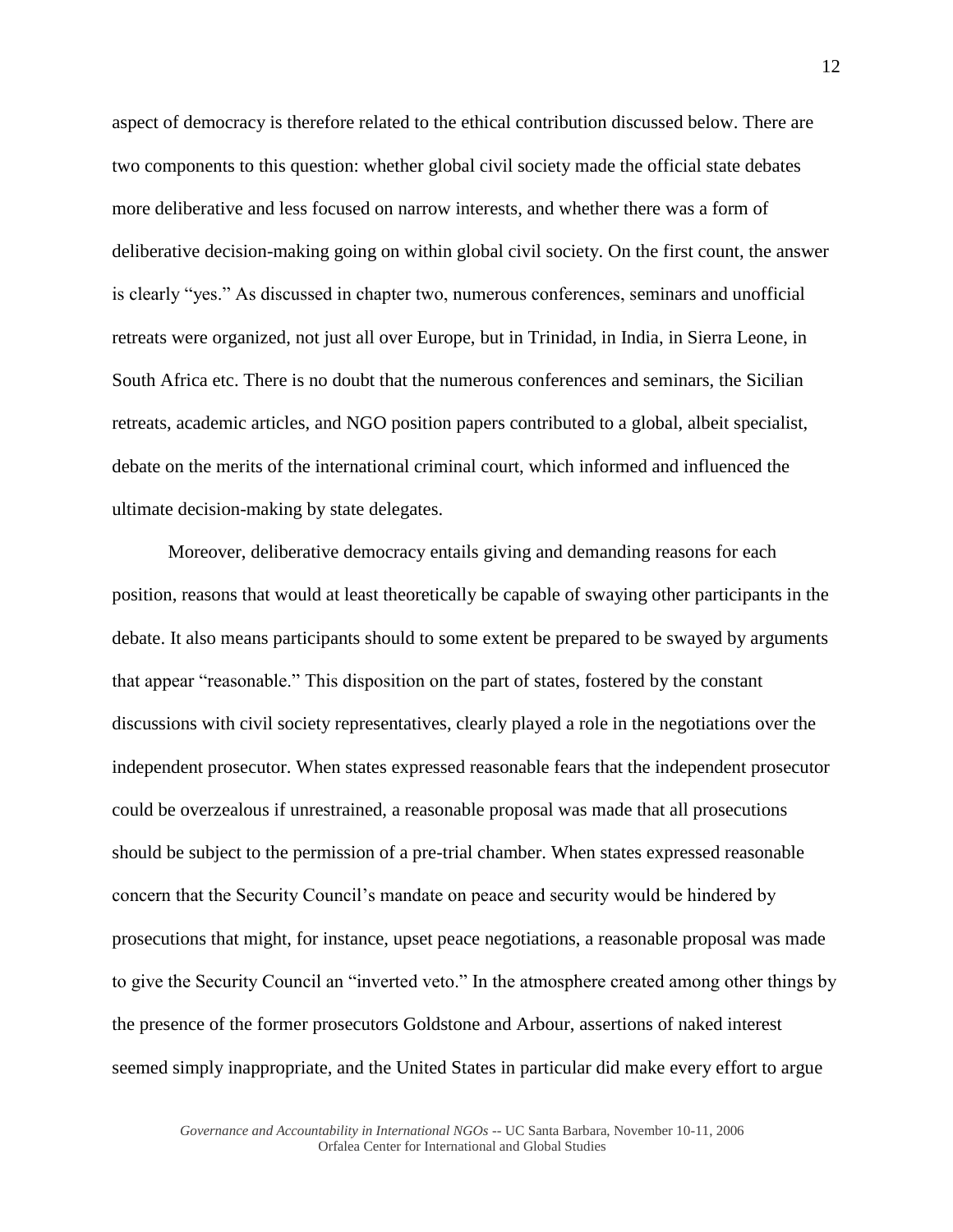its position. The "reasonable solutions" to meet ostensible objections therefore made it difficult to continue to object to the independent prosecutor—and in fact the US has based subsequent objections to the Court on the jurisdiction regime, not the prosecutor.

On the second count, of internal deliberation, there is rather more doubt. The NGO Coalition for an ICC was inclusive and tolerant in principle and in practice. A very wide range of groups who supported the broad goal of a "just, effective and independent court" joined the Coalition. This included even the small minority of "family-oriented" groups who were opposed to the aims of the Women's Caucus, unless it became clear that they were generally hostile to the idea of a strong Court. They were met with irritation by most NGOs and many state delegates, but tolerated, accredited, and given access to the same facilities as others.<sup>36</sup>

However, it must also be said that the Coalition did not favor extensive internal deliberation. As Burroughs and Cabasso write,

> There was no thorough debate, still less any formal collective decision-making, among all participating NGOs. Partly this was for practical reasons, because of the number of NGOs, the cumbersome internal decision-making procedures of some NGOs, and the onslaught of events, and partly because it was deemed too divisive to get into controversial matters.<sup>37</sup> Partly, too, the NGO Coalition lacked the kind of culture of consensus reflecting commitments to social transformation, non-violence, and representation of popular demands.

The Coalition emphasised pluralism rather than internal democracy and chose to take few common positions. The Steering Committee, and the Coordinator in particular, had good reasons for such an approach, having "experienced the break-downs and break-ups of NGO steering committees" all too often, and it was a matter of "amazing grace" that this Coalition survived such pressures.<sup>38</sup> However, the few common positions taken, and even informal understandings about the priorities, were crucial, as leading state delegates often channelled their consultation with NGOs through the Coalition.<sup>39</sup>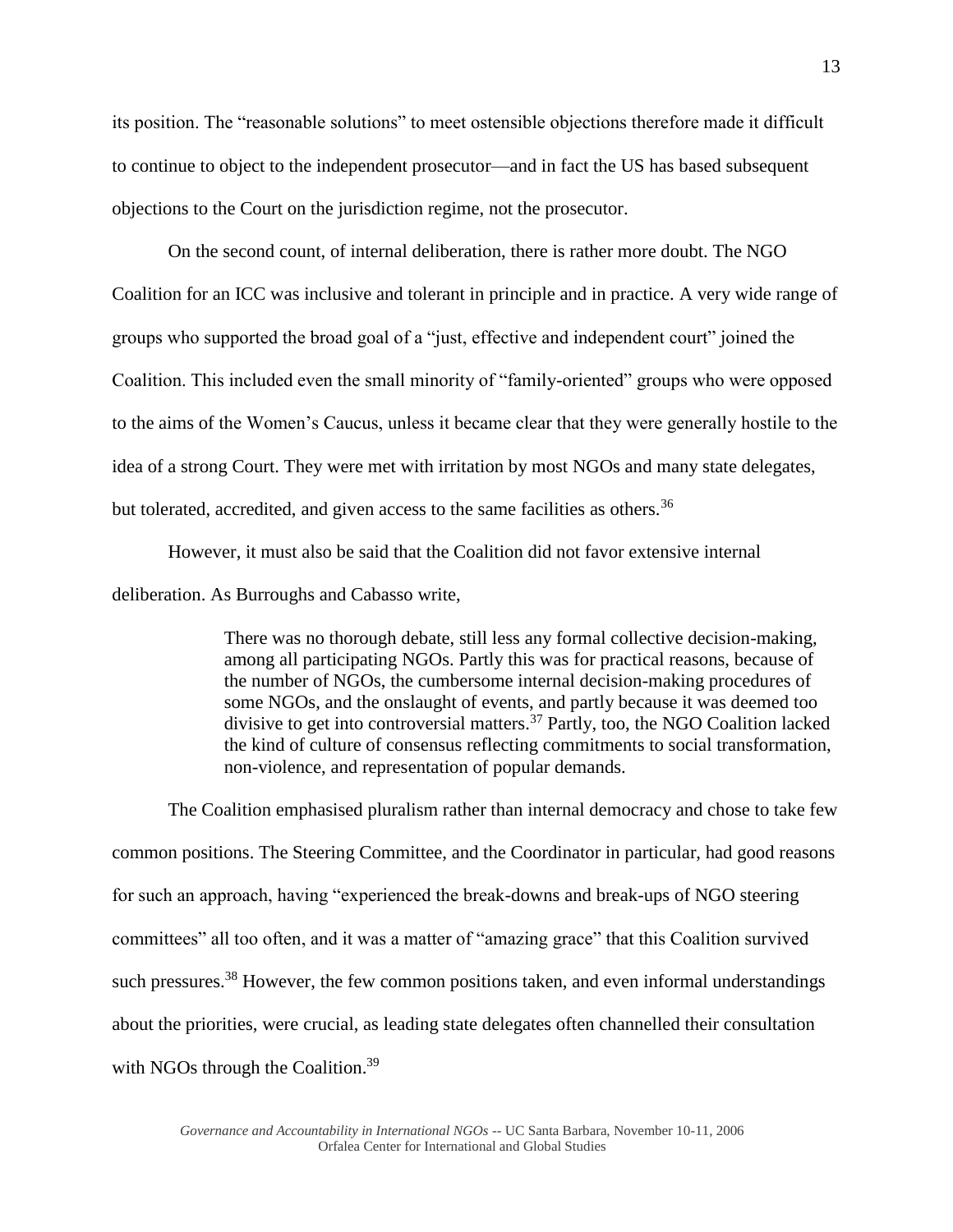These positions, or non-positions, did not come about through genuine deliberation among all or most members of the Coalition, and it must be said that, in terms of internal deliberative democracy, the Coalition was wanting. Unlike Burroughs and Cabasso, I would argue this was not caused by a lack of a "culture of consensus," but, on the contrary by an unspoken assumption that there was, and ought to be, a consensus.

There certainly appears to have been such an assumption on the part of some government officials. As the Dutch chair put it: "I was delighted with the way the Coalition succeeded in making all the NGO interests into a coherent unity, as I saw the importance of involving them, but I could not consult with every individual NGO."<sup>40</sup> In its recent report, the Panel of Eminent Persons on United Nations-Civil Society Relations, expresses a similar desire for neat amalgamation of civil society views through "disciplined networking and peer review processes of the constituencies."<sup>41</sup>

Alison Van Rooy goes even further in her recent book, suggesting—although not ultimately defending—the idea that a united front not only makes civil society campaigning more effective, but that a lack of it detracts from the moral authority of civil society: "[t]he rule here suggests that if activists cannot agree on a united position, there are fewer reasons to listen to what they have to say."<sup>42</sup>

But is such unity really the most desirable in terms of fostering deliberation? As Iris Marion Young puts it, deliberative democracy should not be "a comfortable place of conversation among those who share language, assumptions, and ways of looking at issues."<sup>43</sup> On the contrary, "[c]onfrontation with different perspectives, interests, and cultural meanings teaches individuals the partiality of their own, and reveals to them their own experience as perspectival" and "[w]hile not abandoning their own perspectives, people who listen across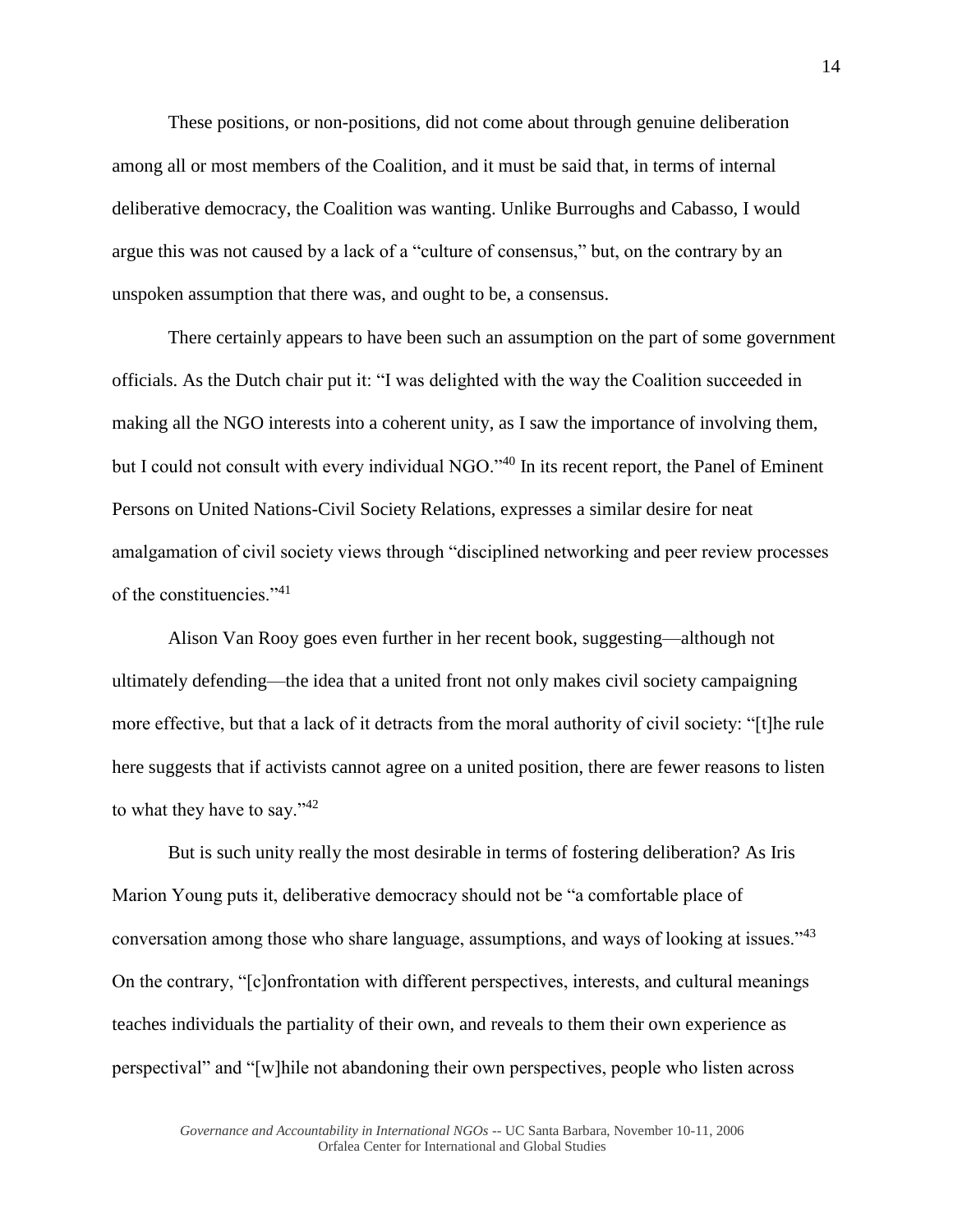differences come to understand something about the ways that proposals and policies affect others differently situated."<sup>44</sup>

While precisely playing that role of bringing the experience of "others" to the attention of state representatives, the CICC did perhaps too much resemble a "comfortable place of conversation," and fell into the trap of providing a convenient single "civil society perspective" to the UN and state officials, instead of reflecting a sometimes confusing, sometimes confrontational plurality of voices. While in the case of the ICC this does not seem to have detracted at all from its effectiveness, such lack of space and time for open and free deliberation can have consequences for the legitimacy as well as the creativity of global civil society, and hence for its influence, in the long term.

On the other hand, the confrontation between the women's groups and pro-family groups over "forced pregnancy"<sup>45</sup> does not meet the requirements of "deliberative democracy" either, as listening to one another, and engaging in a rational set of arguments and counter-arguments, is also one of the characteristics of the idea of deliberation, and there was certainly no such listening process between these two types of groups. Nonetheless, one could argue that the presence of both perspectives contributed to the deliberative process of the negotiations as a whole. Certainly the resolution of the fraught issues of forced pregnancy and the definition of gender can be considered as school-book examples of a beneficial compromise outcome of a deliberative process.<sup>46</sup>

If the UN is serious about the role of global civil society as fostering real deliberative processes, it should actively look for a *plurality* of civil society views, including starkly opposing ones, instead of trying to weed out such controversy before allowing civil society entry into its chambers. The ICC case has shown that networks are a powerful tool in strengthening the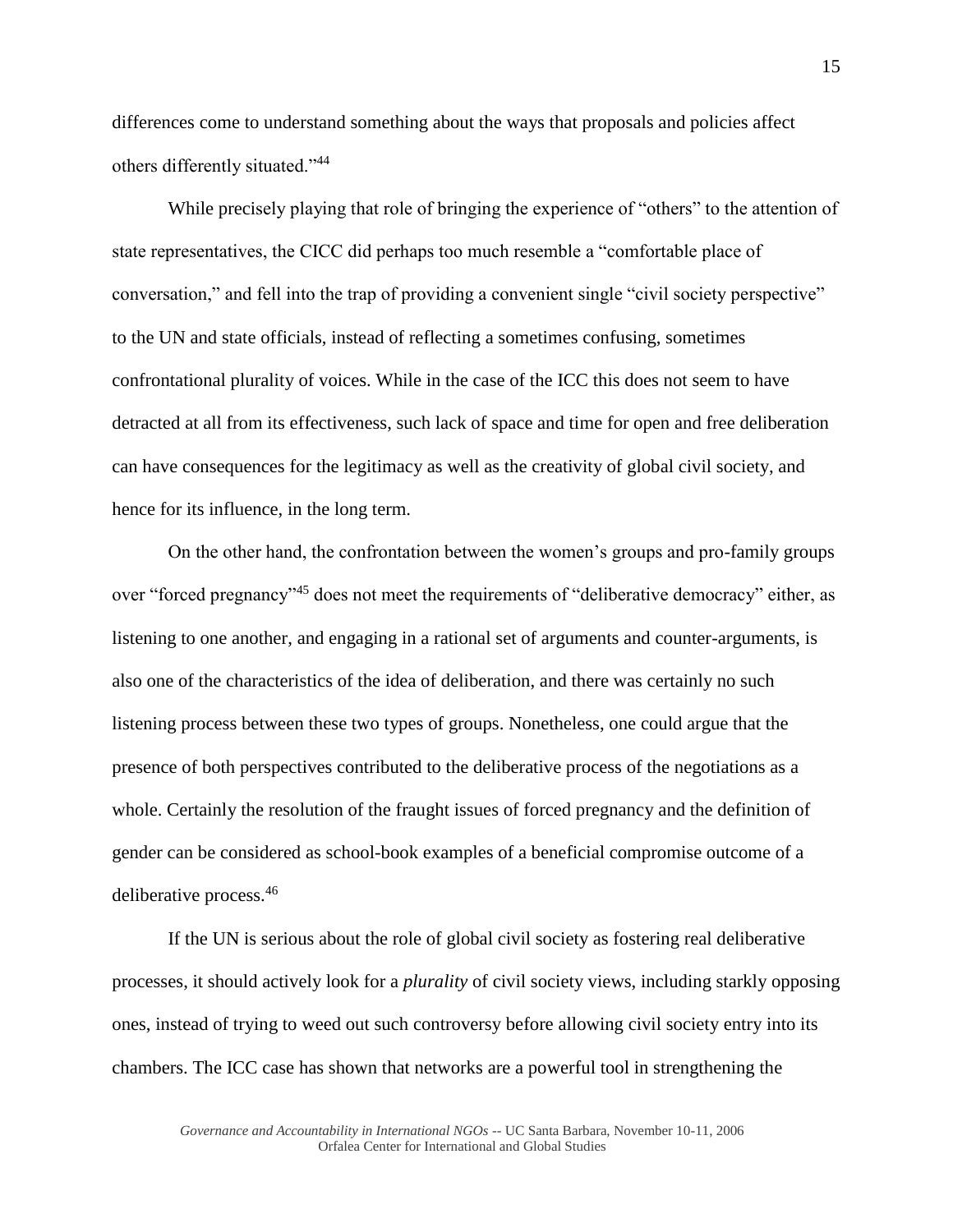potential influence of global civil society on state negotiations. However, it has also shown that they have a tendency to homogenize views, neglect minority views and of course exclude views that oppose their founding mission. Therefore, a heavy focus on networks is not conducive to the role of global civil society as fostering reasoned debate between different views.

This section has shown that global civil society can, as it has in the case of the ICC, contribute to the transparency of international negotiation processes, to greater equality of the participant states, and to deliberative debate. But is this enough to conclude that global civil society democratizes processes of international decision-making? The next section examines two further key areas that are considerably more problematic: representation and participation.

## **Voice not Vote: Representation and Participation**

Representative democracy was invented because the decision-making constituencies, the *demos,* of nation-states were too large and too dispersed to allow every individual to take part in debates and voting. It is therefore natural that, when thinking about the possibility of a global democracy, or democratizing existing global institutions, representative mechanisms of democracy spring to mind. Some would argue that the United Nations General Assembly already functions as such: now that three quarters of the world's states are at least formally democratic, one could argue that citizens elect their governments, and the governments represent them in the United Nations.

However, there are various problems with this line of thinking: governments, unlike parliaments, are only formed out of the winning party or parties. The General Assembly is therefore not comparable to national parliaments, because only the national "winners" are represented. Moreover, complex international issues are not usually an important element in election campaigns. The ICC was not a major issue in any national election campaign. The fact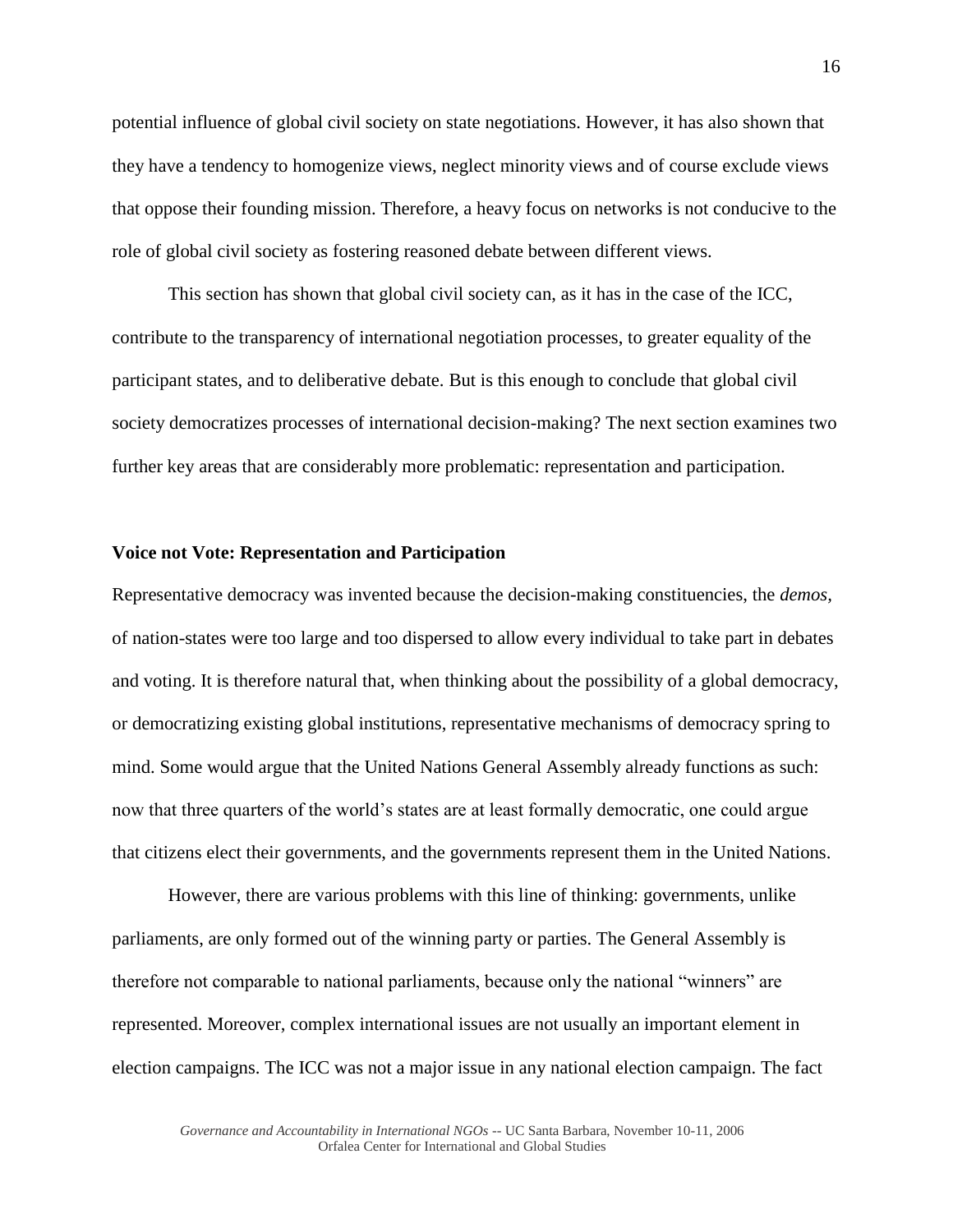that it even appeared in the Labour party manifesto of the United Kingdom in 1997 was an anomaly. We still elect national governments primarily to govern us, not to represent us at the international level. So, as is often remarked, the United Nations do not, in fact, represent "We the people," but "We the governments."

So, can global civil society represent "We the peoples" instead? The Panel on UN Civil Society Relations certainly seems to suggest this by calling its report "We the Peoples: the United Nations, Civil Society and Global Governance."<sup>47</sup> But how does this representation work? Some organizations have a mass membership. Amnesty International is considered a very large NGO, with more than 1.8 million members from 150 countries,  $48$  but this is nothing compared to the 148 million combined membership of the ICFTU family of trade unions.<sup>49</sup> Other influential organizations such as Greenpeace, Oxfam or the World Wide Fund for Nature do not have members, just financial "supporters"—although Greenpeace does claim to speak for its 2.8 million supporters.<sup>50</sup> As Van Rooy has pointed out, the geographical spread and depth of commitment of members differ vastly between organizations, as do procedures for internal democracy.<sup>51</sup> There are also very small organizations, and in the negotiations on the International Criminal Court as elsewhere, there were many civil society actors who did not claim to represent anyone but themselves.

It becomes obvious very quickly that conceptualizing global civil society as a global equivalent of political parties, organising the global electorate into voting blocks whom they represent in international negotiations, is inaccurate and misleading. Having a large membership base may be a source of legitimacy and influence to particular organizations, but democratic representation in the traditional sense cannot be considered a functioning attribute of global civil society.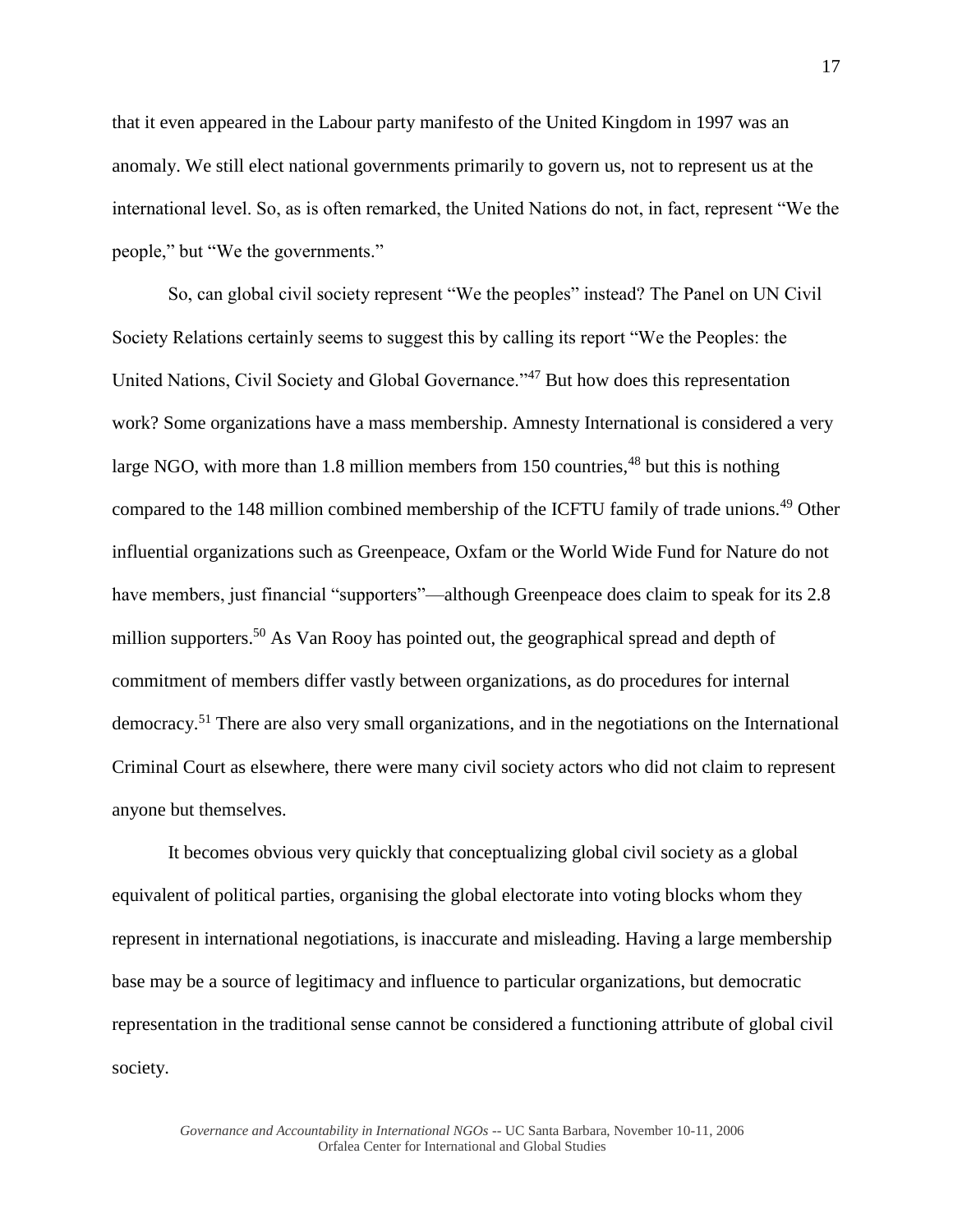But are there other forms of representation? And who or what ought to be represented? David Held uses the phrase "overlapping communities of fate" to express the fact that those who are affected by certain decisions are, due to globalization, no longer always found neatly in a single political entity, controlled by a democratic process.<sup>52</sup> Global civil society can sometimes be a solution to such situations where the decision-making is not where the voting is, through an informal form of representation. One could argue, for instance, that global civil society represented people in developing countries living with HIV/AIDS in its advocacy on the production of generic drugs surrounding the WTO negotiations on intellectual property. In the absence of any other form of representation, this may be helpful to those affected, and can certainly be argued to have been helpful in the example given.

But the fact that there is no agreed form for consulting those who are supposedly represented remains problematic. In the case of the Narmada dam, for instance, it has been argued that there was representation at the international level of those Indian villagers who opposed the dam, but no such representation of those who would benefit from it. But who would constitute the "community of fate" for the ICC negotiations? Who is affected, and should therefore be represented? Negotiation of such general rules of international law may affect all our futures, but it is impossible to pinpoint in advance exactly who will be affected, and how. Representation should therefore be conceptualized in a very different way in these situations. Global civil society can still make claims "on behalf of," but claims on behalf of future victims of human rights violations, on behalf of the environment, or on behalf of the unborn child, have little or nothing to do with a parliamentarian's work on behalf of his constituency. On the one hand, consultation mechanisms are not a necessary part of such claims. On the other hand, no formal voting rights can or should be based on it. Global civil society is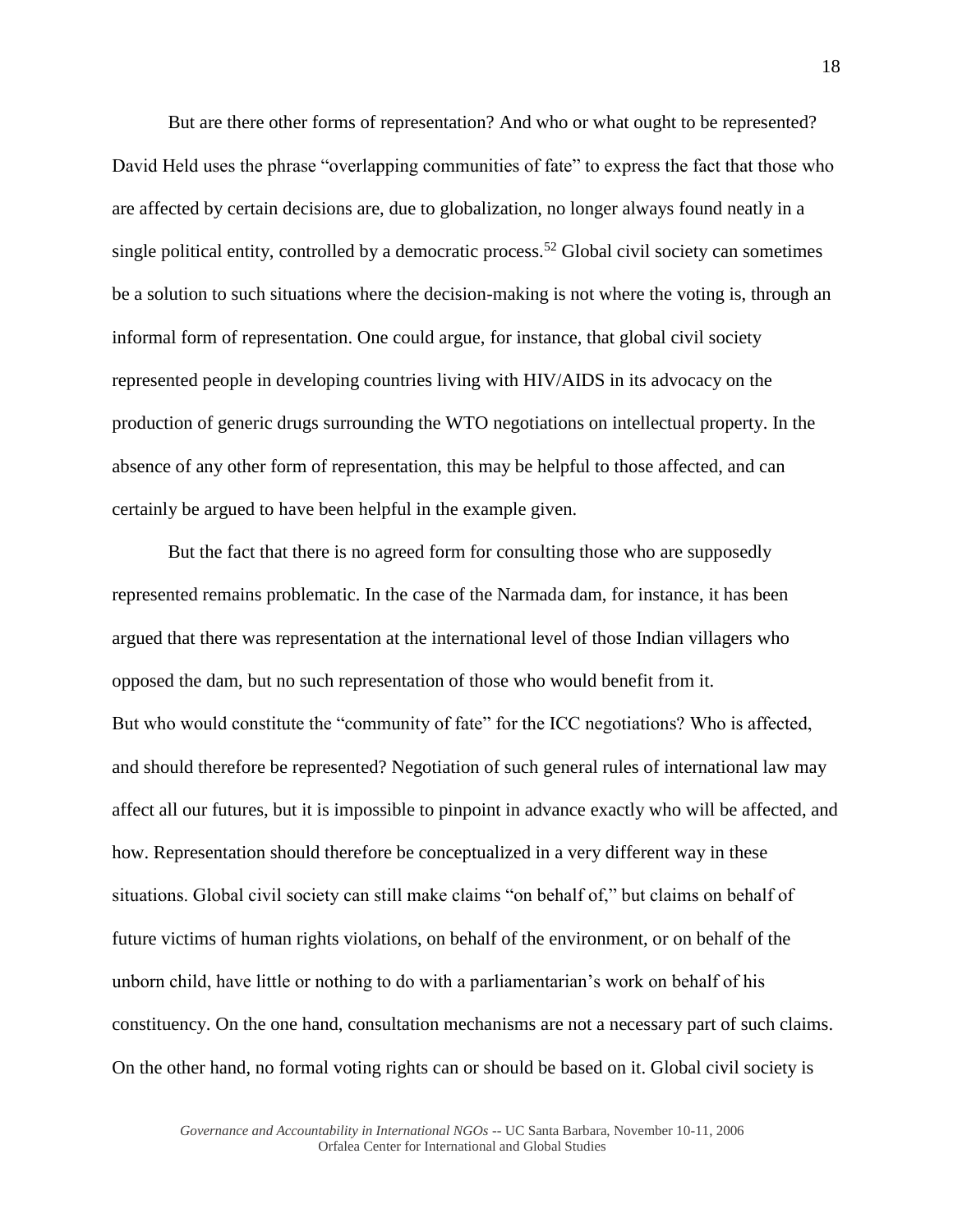not, and should not be, seen as a kind of global parliament. Or as Mike Edwards puts it, civil society is "a voice not a vote."<sup>53</sup>

Another way of conceptualizing this is to say that participation, not representation, is the point of global civil society. As the Panel on UN Civil Society Relations puts it: "citizens increasingly act politically by participating directly, through civil society mechanisms, in policy debates that particularly interest them. This constitutes a broadening from representative to participatory democracy."<sup>54</sup> But whose voices are, and should be, heard under the banner of global civil society? Who gets to participate?

Some actors, it should be said, do not wish to participate, or at least not on the invitation and according to the rules of the decision-makers. As Iris Marion Young puts it, they typically "make public noise outside while deliberation is supposedly taking place on the inside," although sometimes they "invade the houses of deliberation and disrupt their business."<sup>55</sup> The ICC negotiations saw a few such global civil society actors, such as the anti-capitalist Zapatista solidarity group Ya Basta, which demanded the indictment of Mexican president Zedillo,<sup>56</sup> and the Mothers of the Plaza de Mayo, who disrupted the speech of the Argentine Justice Minister.<sup>57</sup>

In fact the differences between the Madres de la Plaza de Mayo and the Abuelas (grandmothers) de la Plaza de Mayo, both present at the ICC negotiations in Rome, typify the differences between "outsider" and "insider" activism. The Abuelas go through the courts in their efforts to find the children of their disappeared children and see the perpetrators punished. Through their efforts, Argentinean junta leader Jorge Videla was re-imprisoned in 1997.<sup>58</sup> Their president, Estela Barnes de Carlotto, came to the ICC negotiation in order to have forced disappearances included in the Statute as a crime against humanity.<sup>59</sup> The Madres "think that accepting financial compensation and exhumation of bodies are a 'betrayal' for their children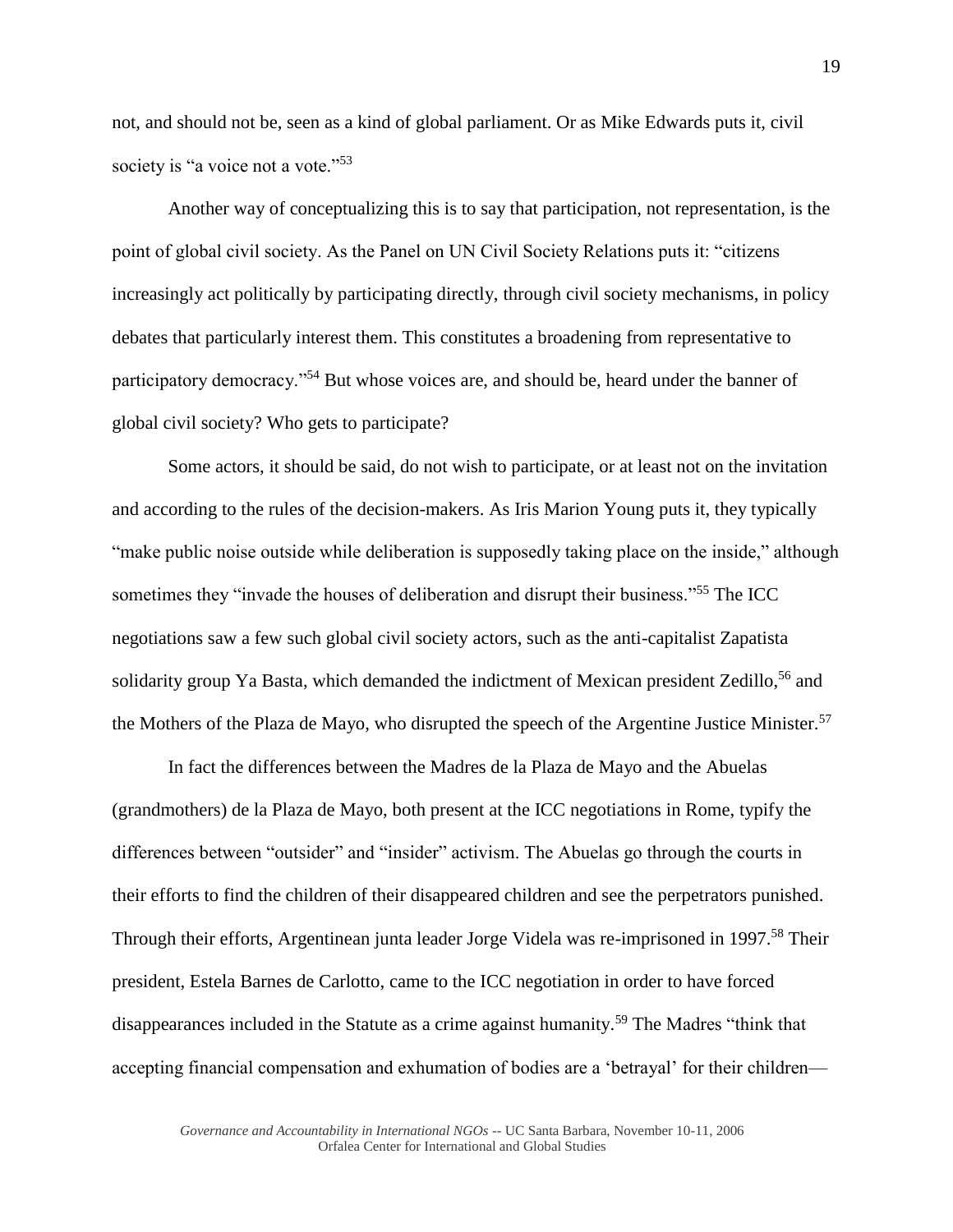because this, in a legal sense, stops what had been an ongoing crime."<sup>60</sup> While there was some debate in the ICC negotiations on recognising past disappearances as an ongoing crime, the Madres did not have any faith in the negotiations and preferred to disrupt them instead.

But as Young points out, such outsiders do in fact "aim to communicate specific ideas to a wide public."<sup>61</sup> In this particular case, they attracted media attention to what they considered as the inadequacy of the ICC negotiations, which accepted the participation of the—in their eyes illegitimate—Argentinean and Mexican governments, and would not consider past disappearances as part of its agenda. One could argue that such actors do in fact participate in the process, if only from the outside and on their own terms.

Another group that was largely absent from the civil society scene were those conservatives or sovereignists who are sceptical and suspicious of international institutions such as the International Criminal Court. Undoubtedly, there is also such a constituency in civil society, in the United States but also elsewhere. But it did not mobilize to prevent the establishment of the Court—or rather it did not do so at the site of negotiations. The only manifestation of such groups was in relation to "gender clauses," but it is clear from the documents, websites and newsletters of these groups that their misgivings about the Court went beyond gender alone. The subsequent "war on the Court" by the Bush administration, which also formed part of the 2004 re-election campaign, has made it clear that such views are not irrelevant, however.

The United Nations and the civil society groups themselves should not attempt to exclude such "nasty views" from their deliberations. On the contrary, procedures to invite and manage different and even opposing perspectives should be improved. This is a requirement for having serious deliberation, it is necessary in order to more closely approach the ideal of free and equal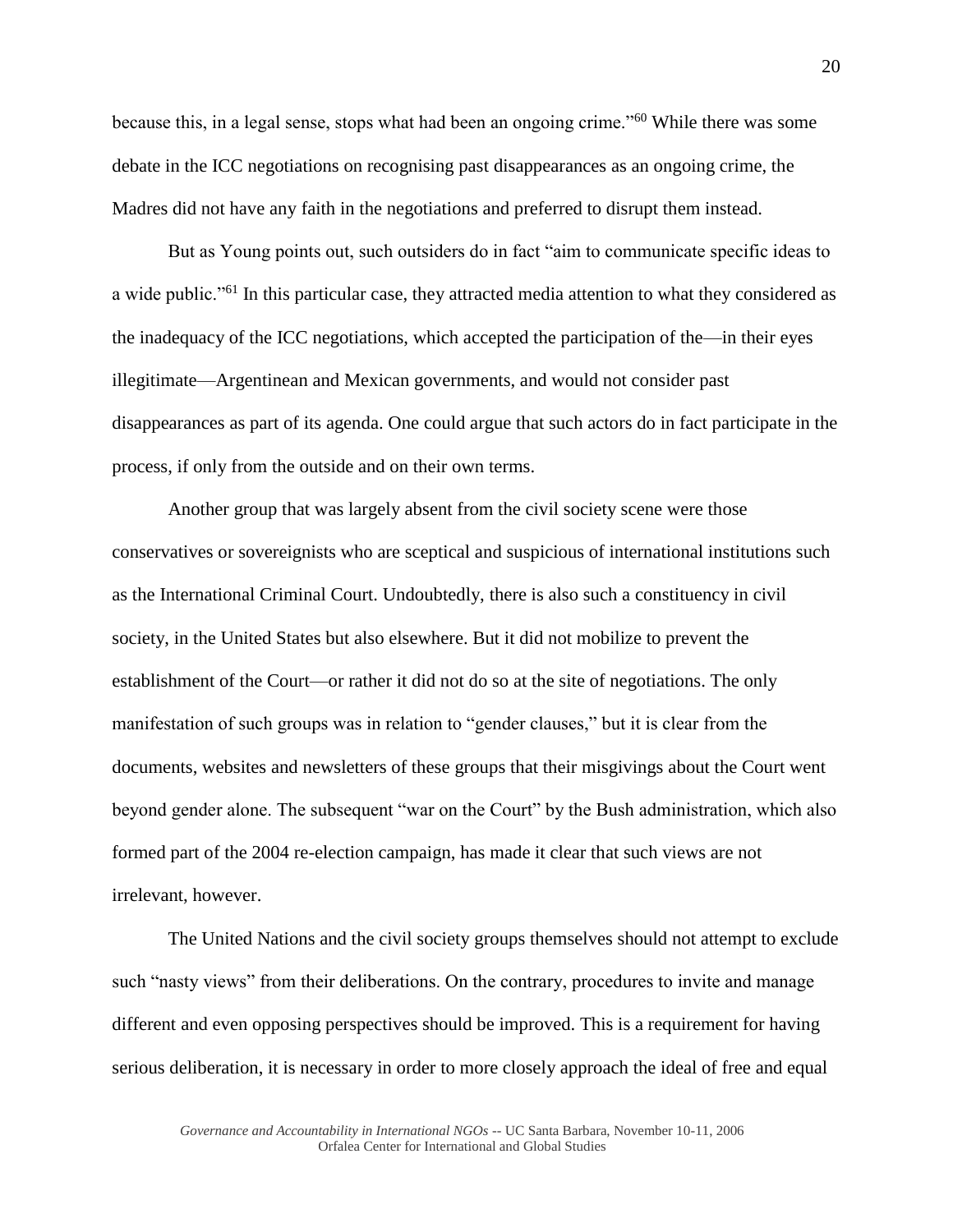participation, and finally it should in fact be considered as a victory for the United Nations and for multilateralism if such groups do devote energy to participating in its debates, rather than fighting the organization from the outside.

Thus far, I have discussed groups and individuals who were either just outside the gates, or entirely absent, by choice. But what of those who cannot participate? There was one indication—although accounts differ—that an NGO briefing involving a Chinese pediatrician and the French parents of two child AIDS victims was blocked by China and France.<sup>62</sup> Such deliberate blockings, which were particularly characteristic of the 1995 Beijing Conference on Women, have become rarer, as the furore they cause tends to result in negative publicity for the state, and more publicity for the civil society organization and its cause than they might otherwise receive. Nonetheless, states still have the power to block accreditation to the UN's Economic and Social Council. During the Cold War, states would routinely deny accreditation to organizations they labelled either "communist" or "imperialist." While such practices receded in the 1990s, today there is a new label: "terrorist." Giving the accreditation process over to one of the civil society actors themselves, as was done in the ICC case, is not the solution. But neither is leaving it in the hands of states conducive to wide participation. The recommendation of the UN Panel, to give the UN secretariat a greater role in deciding on accreditation, is to be welcomed, although it is on the conservative side, still allowing for state vetoes, although not by a single state.

Beyond deliberate obstruction by states, there is a wider problem with participation. The UN Panel describes participatory democracy as a process in which "anyone can enter the debates that most interest them, through advocacy, protest, and in other ways."<sup>63</sup> But a few pages later it acknowledges that there are practical constraints: "if the United Nations brought everyone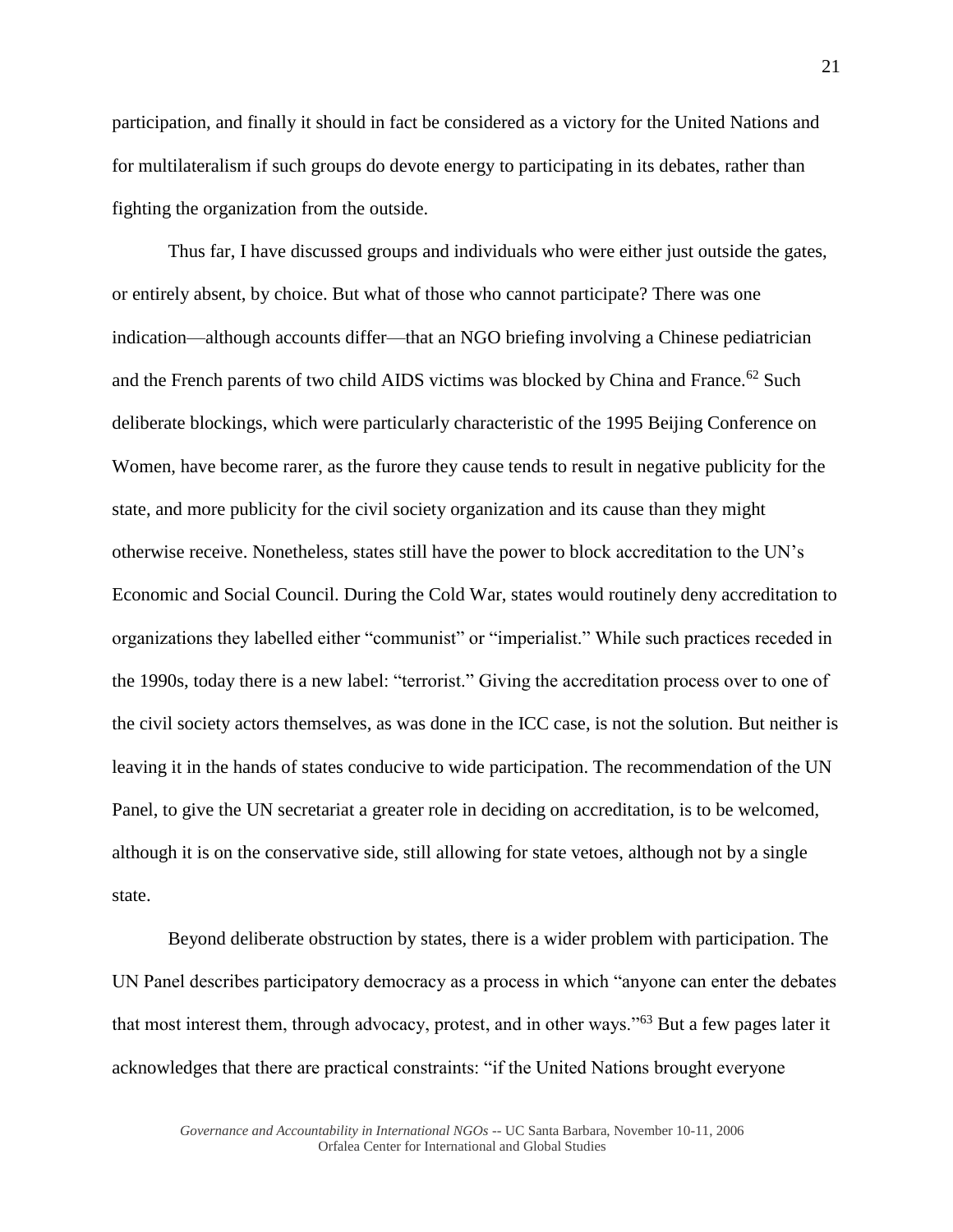relevant into each debate, it would have endless meetings without conclusion."<sup>64</sup> As Ricardo Blaug puts it wryly, "Whether due to there being simply too many of us, to the excessive complexity and interdependence of the problems we face, to a perceived inefficiency of deliberation, or to a perceived lack of ability and motivation on the part of the *demos*, democratic theorists since Plato have taught us that the people, while being sovereign, require structures that limit their participation."<sup>65</sup>

Not only is participation limited, it is typically limited in ways that confirm existing power imbalances: "under conditions of structural inequality, normal processes of deliberation often in practice restrict access to agents with greater resources, knowledge, or connections to those with greater control over the forum."<sup>66</sup> Even at the very local level, Young sums up a number of barriers to participation by "anyone with an interest:" "Even when a series of public hearings are announced for an issue, people who might wish to speak at them need to know about them, be able to arrange their work and child care schedule to be able to attend, be able to get to them, and have enough understanding of the hearing process to participate. Each of these abilities is unevenly present among members of a society."<sup>67</sup> These constraints are of course multiplied at the global level.

Discussions of these inequalities often focus rather crudely on geographical representation. What is interesting about the ICC negotiations is that in terms of this issue of "Southern participation," global civil society performed rather well. There were substantial numbers of African and Latin American groups, although fewer Asian ones and very few from the Middle East. Various "causes" or "issue areas," sometimes at odds with each other, were represented, although human rights concerns dominated.<sup>68</sup>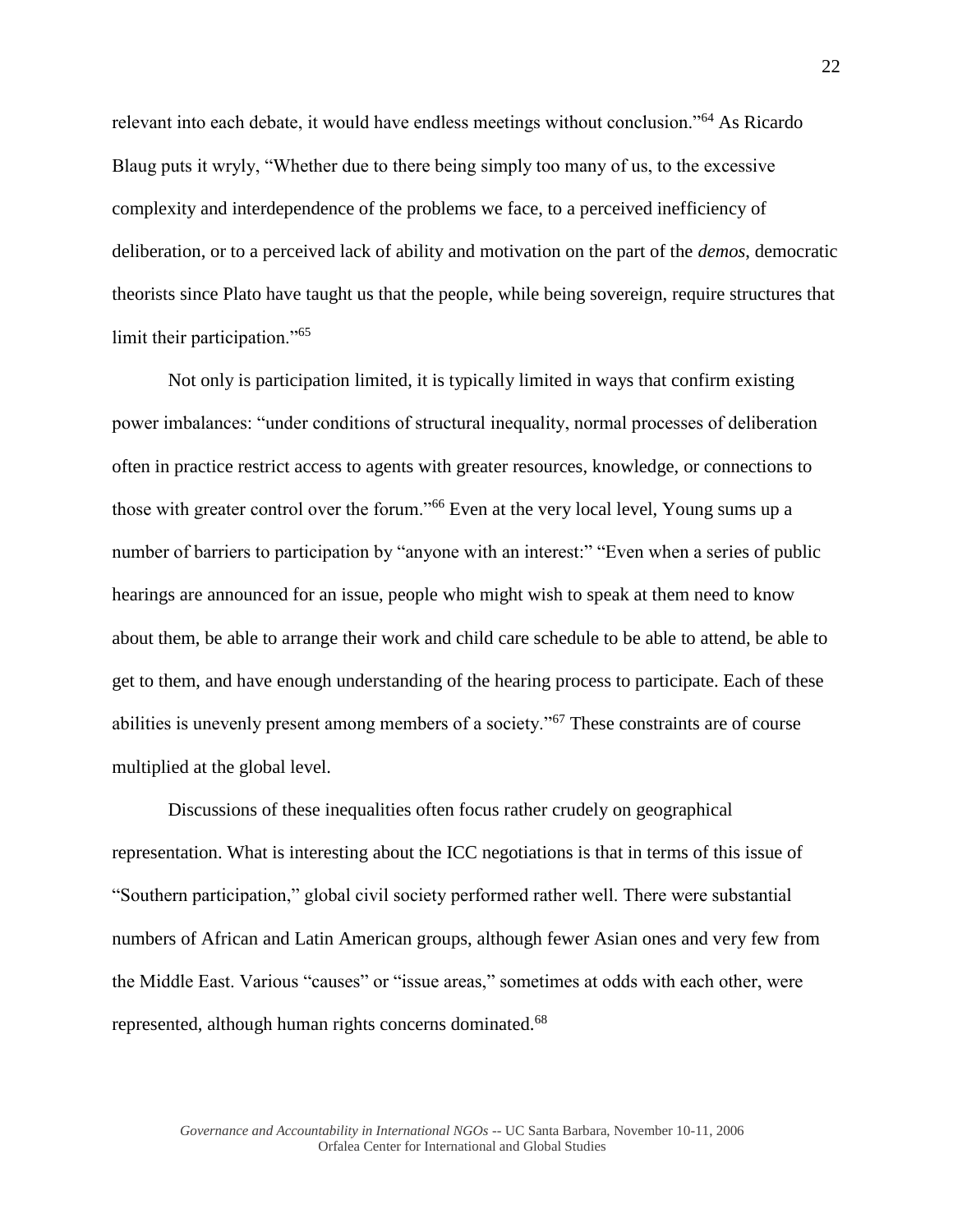However, in other ways the group of global civil society participants was very homogeneous. Almost without exception, they belonged to an English-speaking, universityeducated, computer-literate middle class. Perhaps this is inevitable. To a lesser extent, this is also true of national parliamentarians. But it does not reflect the diversity of the world population, nor does it necessarily reflect the profile of future victims of war crimes, crimes against humanity or genocide.

In fact, there appear to have been surprisingly few victims of past human rights violations involved in the negotiations. Barnes de Carlotto, the Abuela described above, was one of them, as was Raquel Edralin-Tigalo, an anti-torture activist from the Philippines who had herself been subject to torture.<sup>69</sup> Another participant with personal knowledge of one of the issues at stake was Robert Green, a former naval commander who had flown anti-submarine helicopters which carried nuclear weapons, and who had later become an anti-nuclear activist.<sup>70</sup> Others had worked closely with victims, but most of the legal experts present at the negotiations had primarily theoretical knowledge of the crimes at stake. It is of course not necessary to have suffered human rights violations, or to have insider knowledge of nuclear devastation, to have a viewpoint about the ICC, based for instance on legal expertise or on moral conviction. But if participation in global processes is necessarily selective on practical grounds, then a particular effort should be made, particularly within global civil society, but also by global institutions, to include the voices of "experiential experts:" on human rights violations, on HIV/AIDS, or on child soldiers, and not just technical ones. In other fora, such as trade negotiations, non-governmental organizations and networks have engaged in "accompaniment," for instance of small farmers who would be affected by the negotiations.<sup>71</sup> Such practices could aid inclusion of "experiential"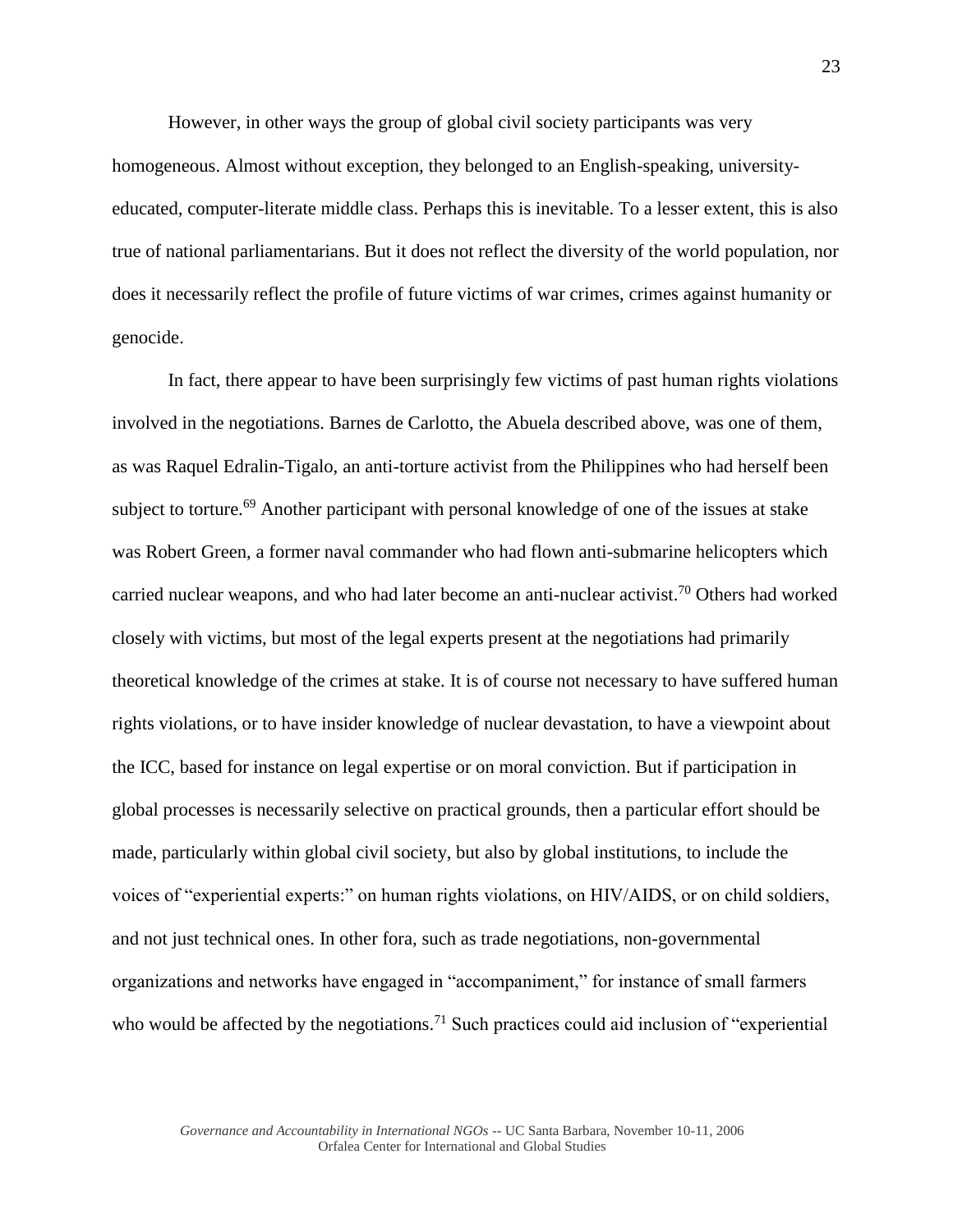experts," provided they offer real participation, and not a symbolic trotting out of "the victim" to support the NGO's already formed position.

This section has argued that the idea of "participation" as an alternative to representation is limited by exclusion. There are those who exclude themselves, those who are deliberately excluded by states, but the most intractable form of exclusion is that by class, means, education and information. Global institutions and global civil society should be able to do more to include the voices of poorer, less educated people with a clear stake in the negotiations than it did in the ICC case, but in the world as it is, it is very doubtful that such inclusion can ever be much more than symbolic.

## **Conclusion**

On the basis of the ICC case, it can be argued that global civil society greatly contributed to strengthening certain features commonly associated with democratic procedure, in particular transparency, equality and deliberation. Global civil society should not be seen as offering a form of representation of the global *demos*, however, or at least not representation in its traditional form. It could be conceptualized as a form of participation, but in practice this participation is so limited and so uneven that global civil society cannot entirely be considered an adequate "functional equivalent" or "alternative mechanism" to parliamentary democracy, operating at the global level.

Global civil society in its present form cannot be considered a satisfactory substitute for democracy, and there is no reason to believe it will make great strides in that direction. It does contribute to making international decision-making processes more democratic than they were before, but a democratic deficit remains. However, it can be argued that another contribution is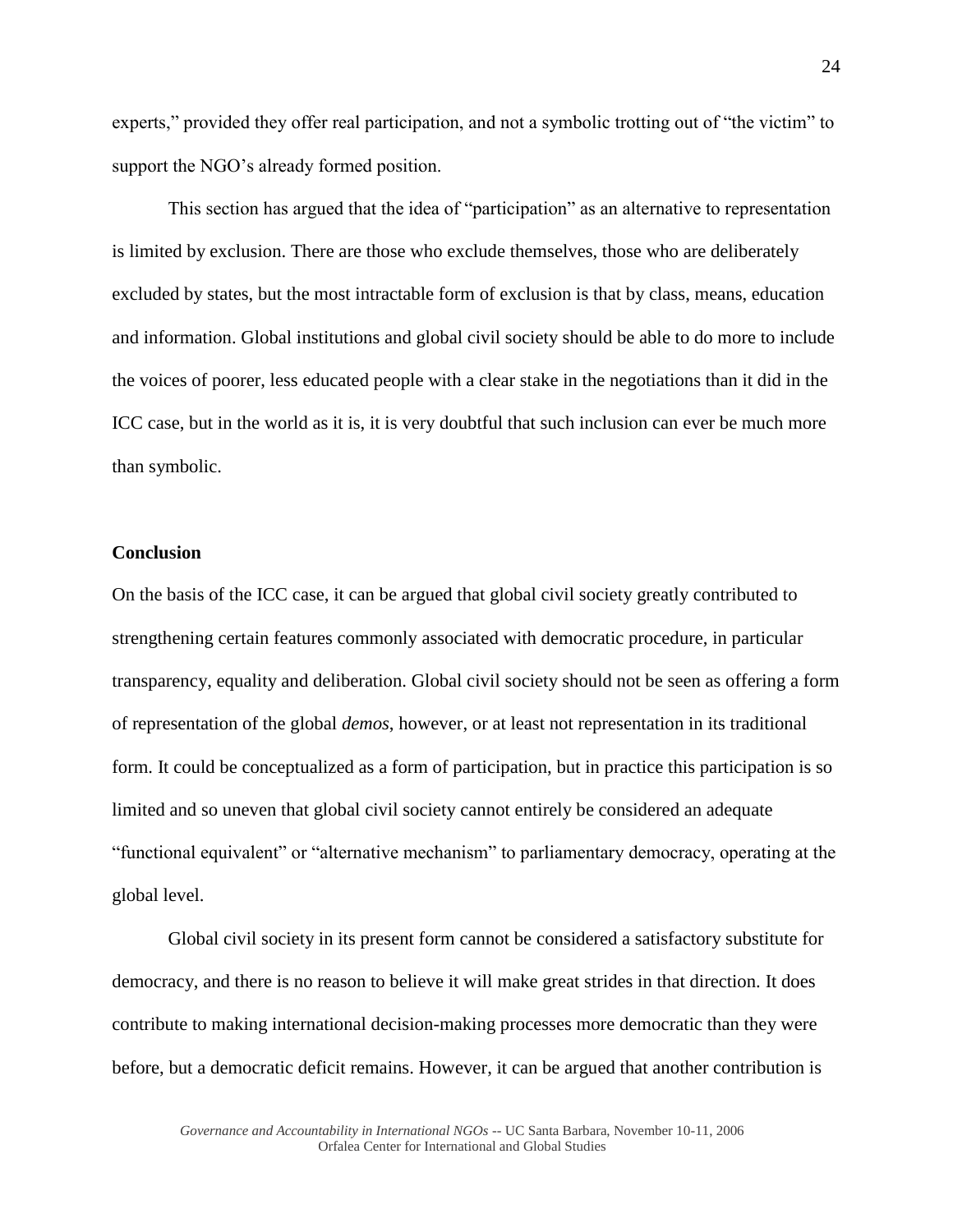made by global civil society to international decision-making processes, which has received much less attention than the democratizing aspect: that of moral values.

The hundreds of groups and individuals who engaged in the International Criminal Court negotiations, whether they were criminal law experts, pro-family groups or world federalists, all became involved because of their belief in, or concerns about, a particular kind of Court. For some, such as the law students of ELSA, career considerations may have played something of a role. For some NGO professionals, it was "their job" to be there. But their involvement went far beyond that of an ordinary job. Often, they had had to convince their own organizations of the importance of being there. The overriding motivation for being involved was based on ethical convictions.

But what of the state representatives, do they have ethical convictions? There are two classic theories in international relations on foreign policy and ethics. The first, and certainly the most influential until the 1990s, is realism. Based on a particular reading of Machiavelli, or alternatively a transposition of Hobbes' "war of every man against every man" theory to the international plane, $^{72}$  it teaches that international relations are an anarchical sphere, where each state pursues its national interest and there is no place for ethics. Liberal or idealist theory on the contrary teaches that there is a "society of states," where rules in the common interest of mankind are constructed, and for the most part, obeyed.<sup>73</sup> According to the latter theory, there is a space for "ethics," or enlightened self-interest, in foreign policy. It also gives more space to the conceptualization of intergovernmental organizations, and sometimes even civil society groups, as independent actors. But neither theory really understands the diplomats themselves as social actors subject to environmental influences (the social constructivist school does).<sup>74</sup> Whether it is "national interest" or a more cooperative stance, the policies of states are conceptualized as holy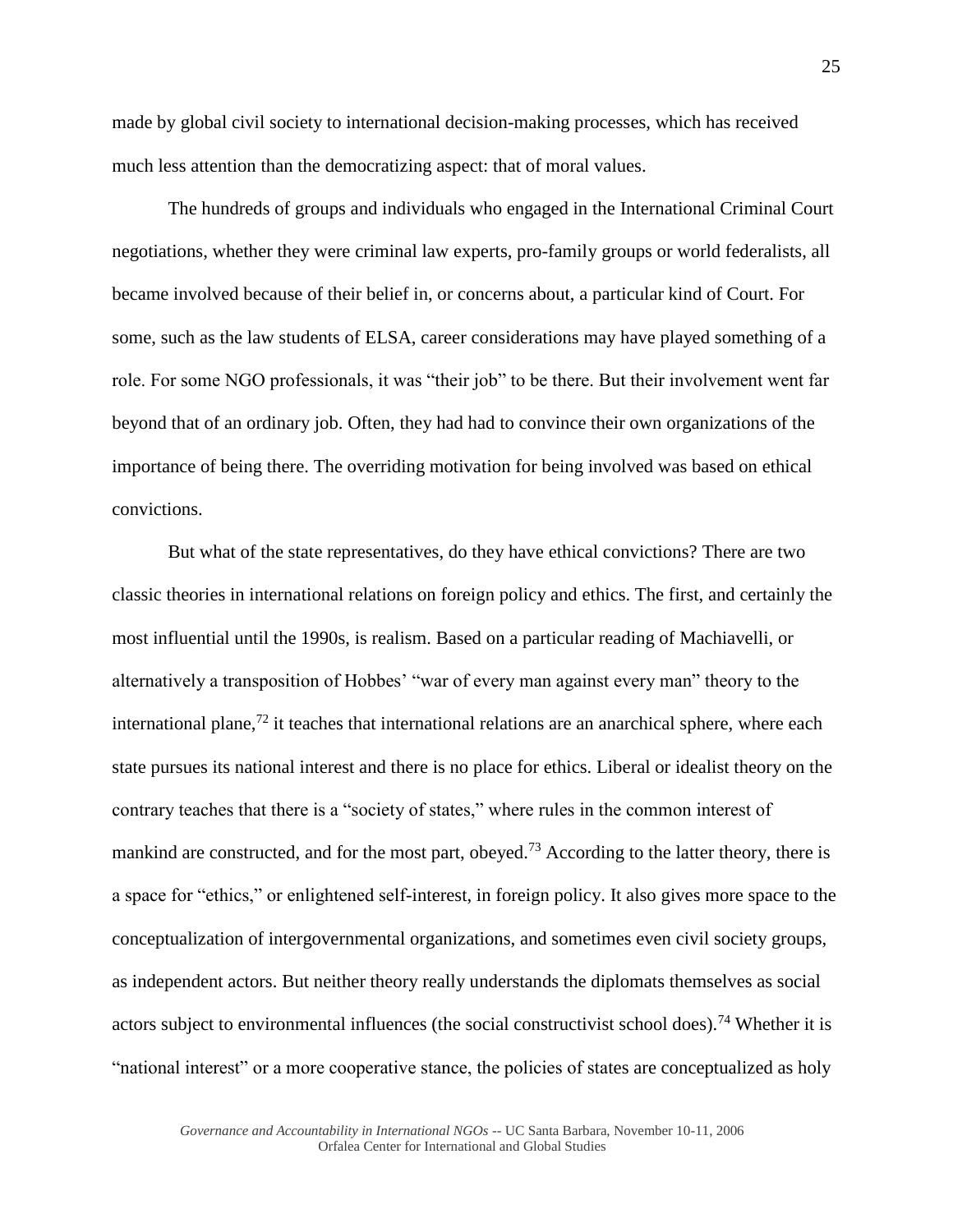writ, handed down from black-box foreign ministries. State representatives are not to have convictions, ethical or otherwise.

In reality, state representatives do, of course, have value dispositions of their own. Many of the diplomats of the influential Like-Minded Group were ardent supporters of the Court, not just professionally but also personally. Their prolific writing on the  $ICC^{75}$  attests to this, as does the fact that four have since been elected as judges to the Court, and others now work in the Prosecutor's Office.<sup>76</sup>

Nor are state positions on something like the International Criminal Court arrived at in isolation from those who negotiate on them. They are gradually formed, informed by inside expertise and outside information, and constantly re-adjusted. The atmosphere of the negotiations can influence the substance of the positions. As discussed above, global civil society transformed that atmosphere in terms of transparency and deliberation. But another aspect of the sustained presence of civil society actors was that they constantly invoked ethical considerations, claims about the needs of humankind. In Rome, their numbers swelled to approximately 450 people, collectively by far the largest delegation at the Rome conference.<sup>77</sup>

International relations theories like realism and idealism do not just seek to explain state behavior—or as I would rather put it, the behavior of state representatives—they also end up informing such behavior. In domestic politics, it is not ethically acceptable for politicians to defend policies simply as being in the self-interest of a particular group: "this policy is good for the small businessmen, or for the Catholic minority, who vote for me." They need to present such policies as being for the common good: "small businesses will kick-start the national economy," "Catholic emancipation will make our society more equitable." The dominance of realist theory made any such arguments for the general interest unnecessary in the international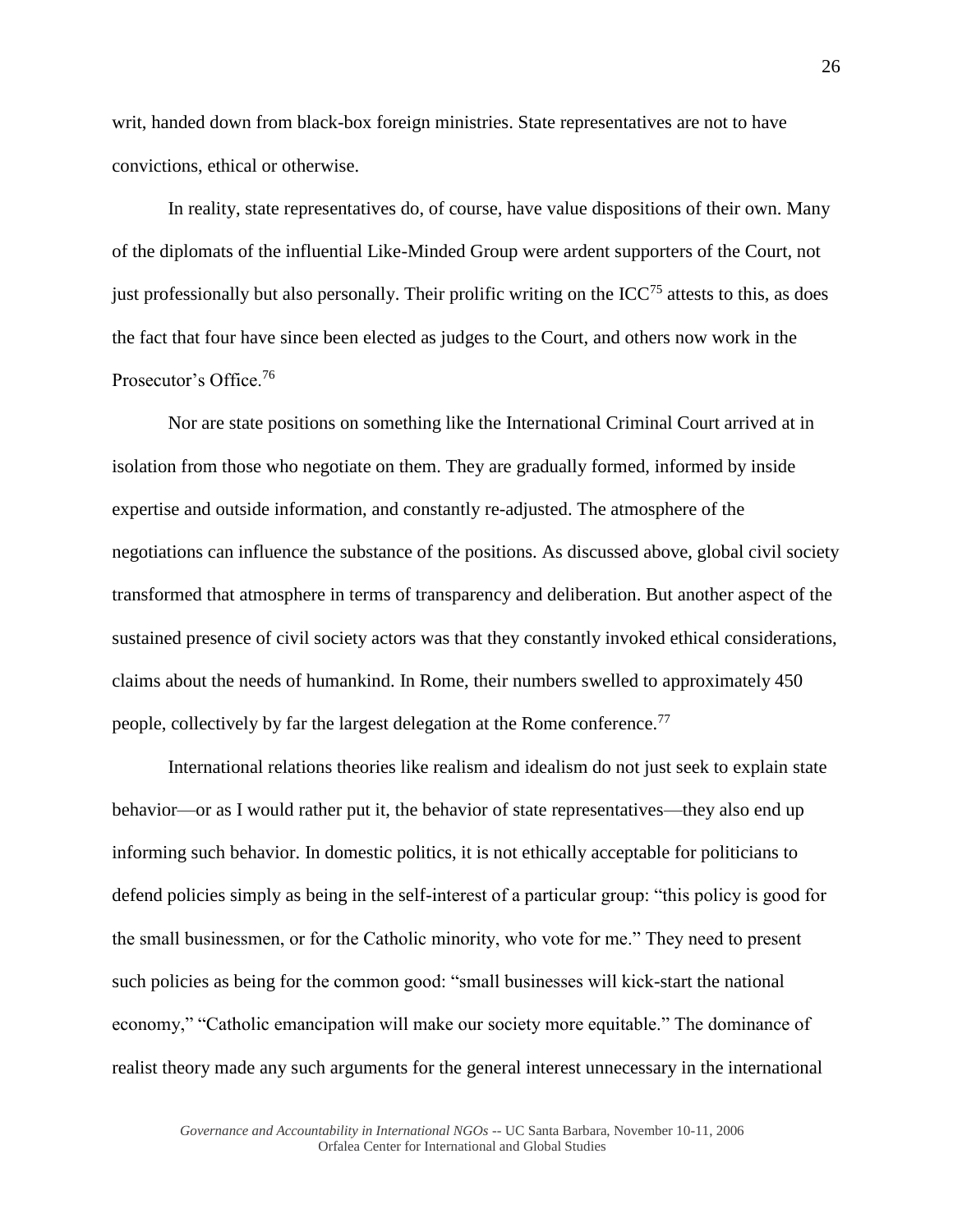sphere—it even characterized them as foolish. It legitimized the invocation of a (flexibly definable) "national interest" by diplomats as the sole motivation for this or that position.

Global civil society actors present themselves precisely as the champion of values beyond state interests, working towards a global common good. Having a majority of such actors around is like being accompanied to a brothel by a delegation of priests. Even without any formal status, they constrain behavior and change the terms of debate. Forthright statements that "this is not in our nation's interest" can still be heard in international negotiations, but they jar in an environment where appeals to reason and to universal justice are increasingly common currency. States are therefore more motivated to frame their proposals in terms of appropriateness and justice in the presence of civil society actors. In some cases, state representatives themselves completely took over the moral high ground that usually belongs to civil society actors: the passionate appeals of Bosnian and Burundi delegates for various forms of gender justice, based on experiences in their own countries, in every way resembled activist advocacy.

If it is accepted that global civil society moves states towards appreciating, or at least appearing to appreciate, "ethical" or "common good" arguments over national interest arguments in international negotiations, the question remains which ethical projects make it to those fora, and get taken up. In the ICC negotiations, while there was some open (women verses pro-family groups) as well as some muted contestation (around weapons of mass destruction), there was clearly a dominant civil society project: to prise away from the exclusive domain of states the power to punish perpetrators of genocide, war crimes, and crimes against humanity. Those who do not like the project, will point to the democratic deficit of global civil society: the lack of representation and limits to participation. They are likely to point back to national democracy as the solution.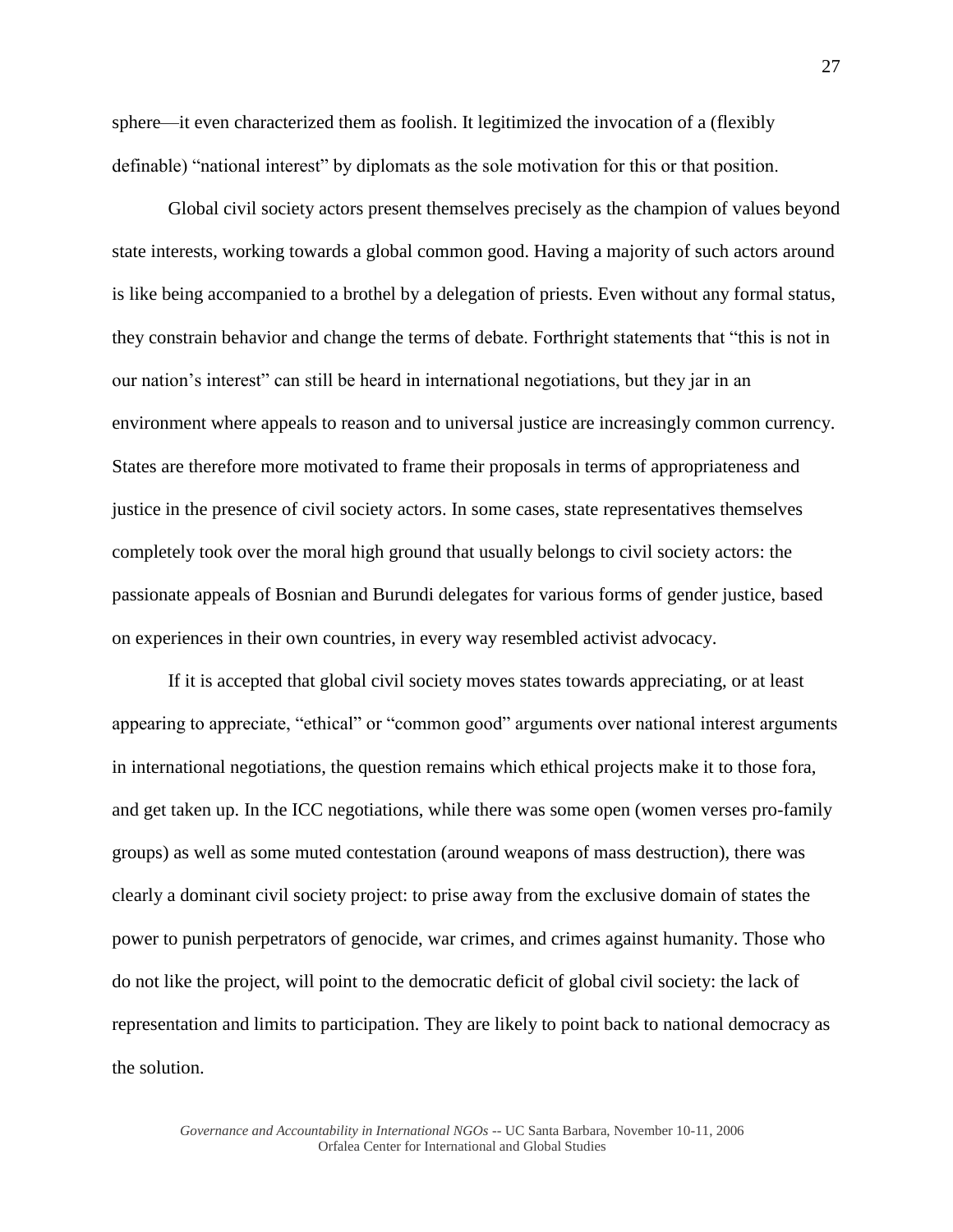The existence of a democratic deficit at the global level, and the fact that global civil society cannot entirely fill it, should not be denied. But the number of victims made by human rights violating states in the last century is staggering. Some of these governments were flawed democracies, too. This is why it is worth giving up some national democratic supremacy in exchange for international law, firstly to frame norms on human rights, disarmament and the environment, and secondly to actually enforce them. And global civil society should be there to help make these laws and get them enforced, to strengthen transparency, equality, and deliberation in international decision-making processes, and to help inch states from narrow interests to global common interests. Those who think that this is not in fact in the interest of humanity, should come and join the debate with their own ethical project—become part of global civil society.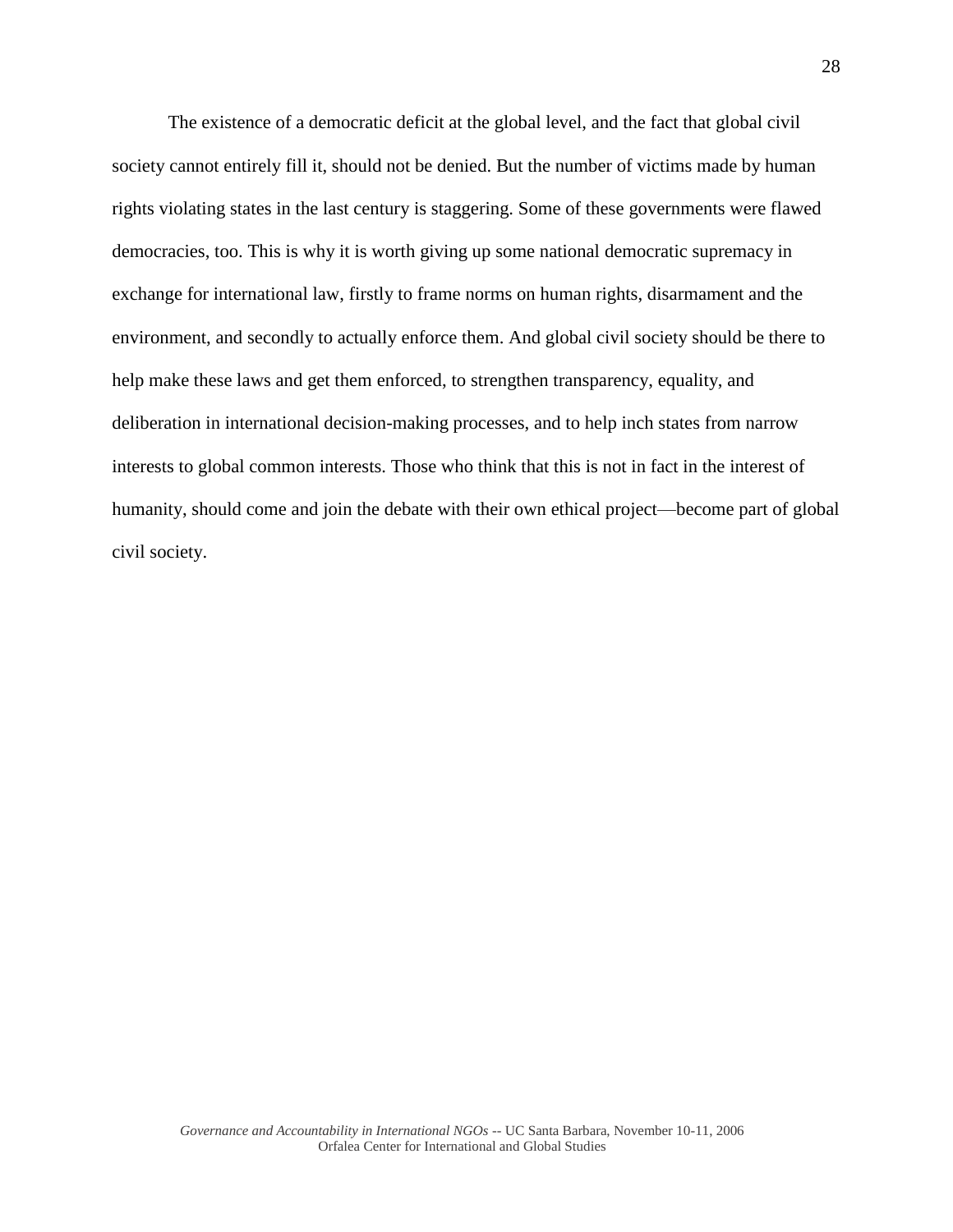Endnotes:  $\overline{a}$ 

<sup>1</sup> Lewis, D. Civil society in African contexts: Reflections on the usefulness of a concept. *Development and Change*. (2002). 569-586. Howell, J. & Pearce, J. *Civil Society and Development: A Critical Exploration*. (Boulder/London: Lynne Rienner, 2001). Kaldor, M. *Global Civil Society: An Answer to War* (Cambridge: Polity Press, 2003). 6-12.

2 Cohen, R. & Rai, S. *Global Social Movements* (London: Athlone, 2000).

<sup>3</sup> Keck, M. & Sikkink, K. "Transnational Networks on Violence Against Women," in Keck, M. & Sikkink, K. (Eds.) *Activists beyond Borders: Advocacy Networks in International Politics* (Ithaca, N.Y.: Cornell University Press, 1998).

4 Edwards, M. & Gaventa, J. *Global Citizen Action* (London: Earthscan, 2001). *European Journal of Crime, Criminal Law and Criminal Justice*. Special Issue on the International Criminal Court. 6.4. (1998).

5 Seligman, A. *The Idea of Civil Society* (New York: Free Press, 1992). Keane, J. *Civil Society: Old Images, New Visions*. (Cambridge: Polity Press, 1998). Kaldor, M. *Global Civil Society: An Answer to War* (Cambridge: Polity Press, 2003).

6 Glasius, M. *The International Criminal Court: A Global Civil Society Achievement*. (London: Routledge, 2005). 2.

7 Glasius, M. *The International Criminal Court: A Global Civil Society Achievement*. (London: Routledge, 2005). 22-46.

8 Glasius, M. *The International Criminal Court: A Global Civil Society Achievement*. (London: Routledge, 2005). 5-10.

<sup>9</sup> Pace, W.R. "The Relationship Between the International Criminal Court and Non-Governmental Organizations," in von Hebel, H. Lammers, J. and J. Schukking (Eds.). *Reflections on the International Criminal Court: Essays in Honour of Adriaan Bos* (The Hague: TMC Asser Press, 1999). 193.

<sup>10</sup> Annan, K. "The Gift of Hope to Future Generations." Statement at the Adoption of the Statute of the International Criminal Court at the United Nations Diplomatic Conference, Rome. (1998).

<sup>11</sup> Glasius, M. *The International Criminal Court: A Global Civil Society Achievement*. (London: Routledge, 2005). 47-60.

<sup>12</sup> Glasius, M. "Who is the Real Civil Society? Women's Groups Versus Pro-Family Groups at the International Criminal Court Negotiations," in Howell, J. and D. Mulligan (Eds.). *Gender and Civil Society* (London: Routledge, 2004).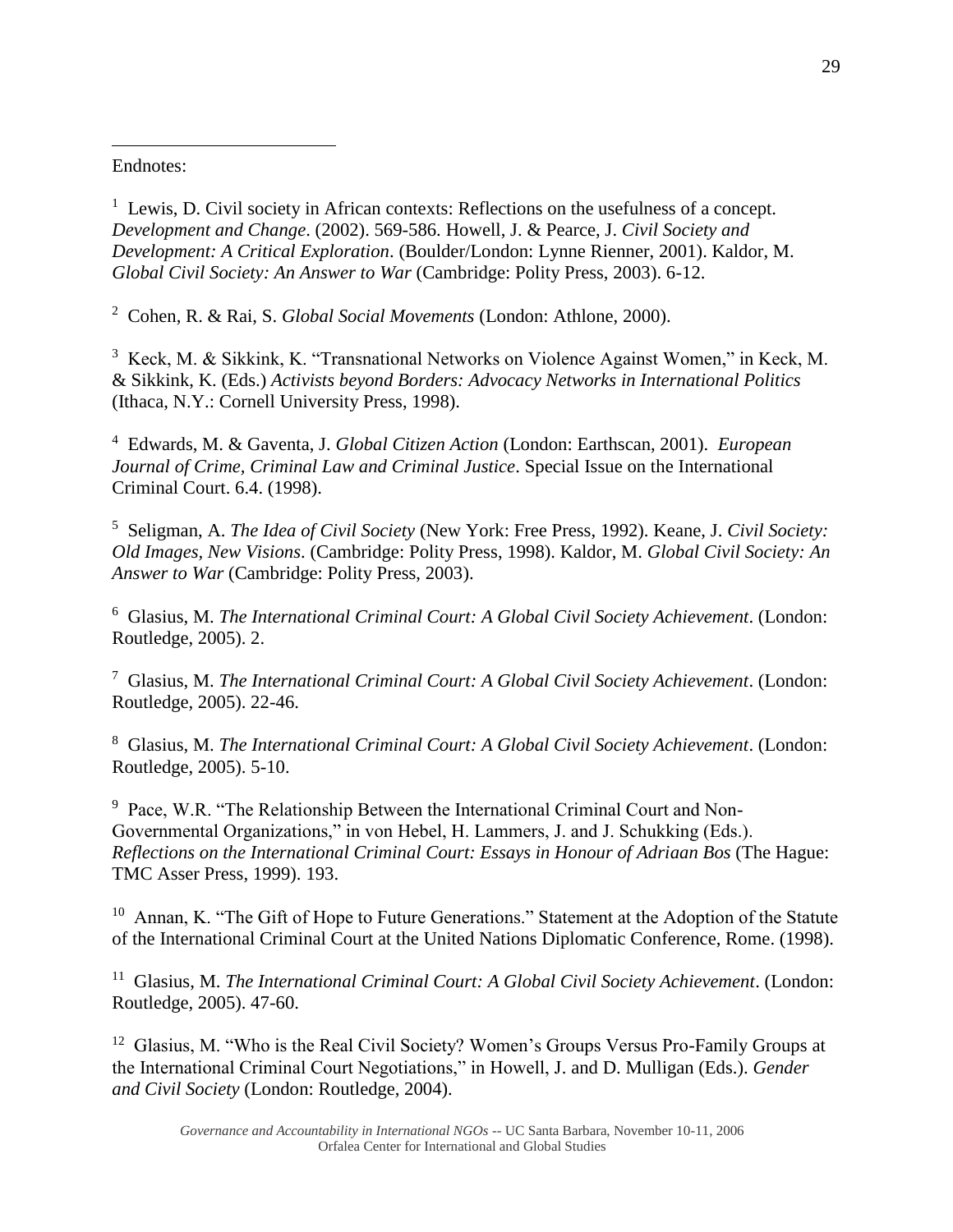<sup>13</sup> Bos, A. "The International Criminal Court: Recent Developments," in H. von Hebel, J.G. Lammers, and J. Schukking (Eds.) *Reflections on the International Criminal Court: Essays in Honour of Adriaan Bos* (The Hague: T.M.C. Asser Press, 1999). 45. Kirsch, P. and J.T. Holmes. "The Birth of the International Criminal Court: The 1998 Rome Conference," in *The Canadian Yearbook of International Law* 36. (Vancouver: UBC Press, 1999). 3-39, 11, 37.

 $\overline{a}$ 

<sup>14</sup> Pace, W.R. "The Relationship Between the International Criminal Court and Non-Governmental Organizations," in von Hebel, H. Lammers, J. and J. Schukking (Eds.). *Reflections on the International Criminal Court: Essays in Honour of Adriaan Bos* (The Hague: TMC Asser Press, 1999). 201.

<sup>15</sup> Bos, A. "The International Criminal Court: Recent Developments," in H. von Hebel, J.G. Lammers, and J. Schukking (Eds.). *Reflections on the International Criminal Court: Essays in Honour of Adriaan Bos* (The Hague: T.M.C. Asser Press, 1999). 44-5.

16 Held, D. *Democracy and the Global Order: From the Modern State to Cosmopolitan Governance.* (Cambridge: Polity Press, 1995). McGrew, A. *The Transformation of Democracy? Globalization and Territorial Democracy*. (Cambridge: Polity Press, 1997). Scholte, J. *Civil Society and Democracy in Global Governance* (CSGR Working Paper 65.01). (Warwick University: Centre for the Study of Globalization and Regionalisation, 2001). Anderson, K. "The Ottawa Convention Banning Landmines, the Role of International Non-Governmental Organizations and the Idea of International Civil Society," in *European Journal of International Law*. (2000). 91–120.

<sup>17</sup> Anderson, K. "The Ottawa Convention Banning Landmines, the Role of International Non-Governmental Organizations and the Idea of International Civil Society," in *European Journal of International Law*. (2000). 91–120, 112-118.

<sup>18</sup> Barber, B. *Strong Democracy: Participatory Politics for a New Age*. (Berkeley: University of California Press, 1984).

<sup>19</sup> Pateman, C. *Participation and Democratic Theory*. (London: Cambridge University Press, 1970).

<sup>20</sup> Bessette, J. "Deliberative Democracy: The Majority Principle in Republican Government." in R. Goldwin and W.A. Schambra. *How Democratic is the Constitution?* (Washington: American Enterprise Institute for Public Policy Research, 1980). Cohen, J. and J. Rogers. *On Democracy: Toward a Transformation of American Society* (Harmondsworth: Penguin, 1983). Gutmann, A. and D. Thompson. *Democracy and Disagreement*. (Cambridge, Massachusetts: Belknap Press, 1996).

<sup>21</sup> Scholte, J. *Civil Society and Democracy in Global Governance* (CSGR Working Paper No.65.01. (Warwick University: Centre for the Study of Globalization and Regionalisation, 2001). Van Rooy, A. *The Global Legitimacy Game: Civil Society, Globalization, and Protest* (Basingstoke: Palgrave Macmillan, 2004).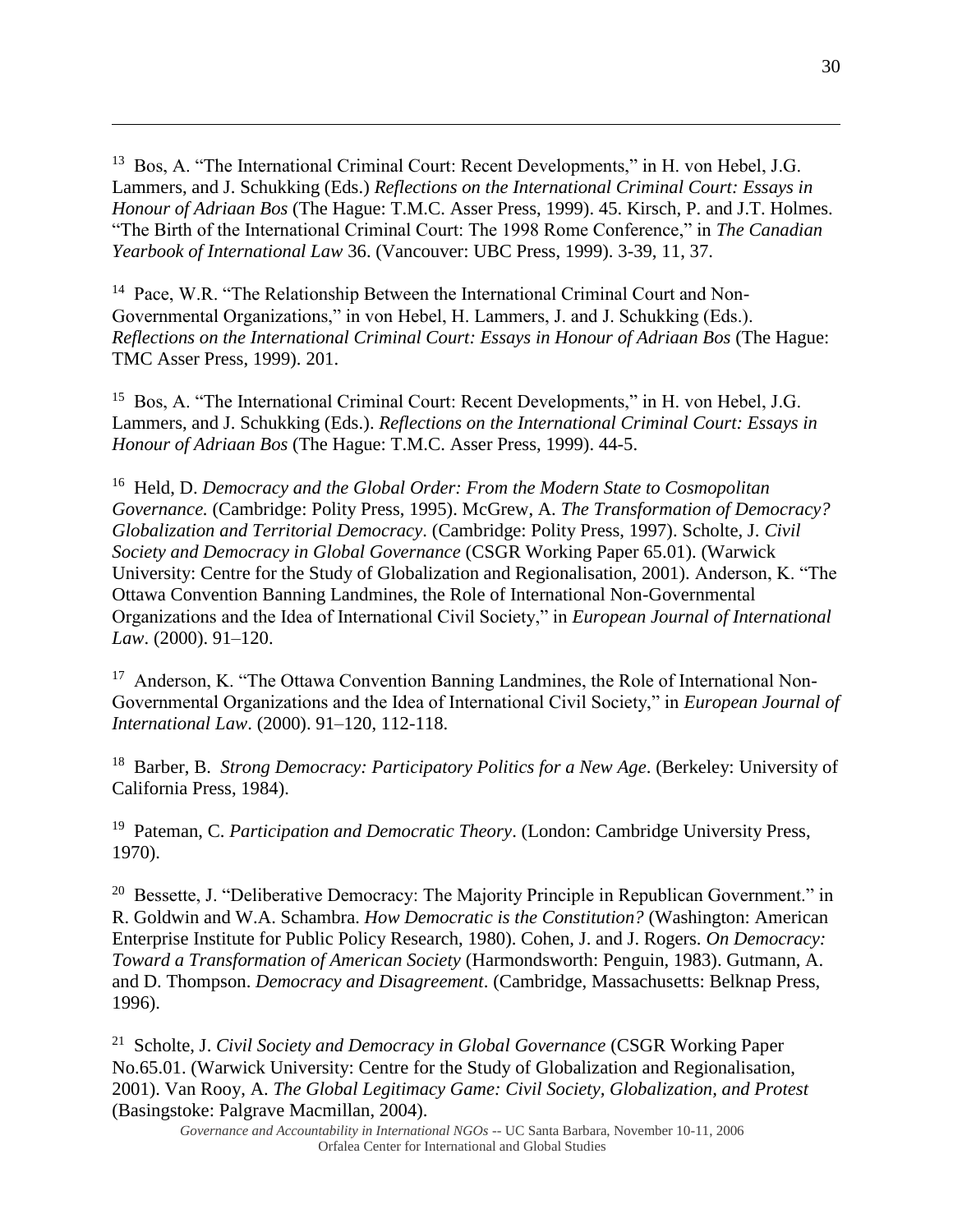<sup>22</sup> Rosenau, J. "Governance and Democracy in a Globalizing World," in Archibugi, D., D. Held and M. Köhler. *Re-Imagining Political Community: Studies in Cosmopolitan Democracy*. (Stanford: Stanford University Press, 1998). 40-41.

 $\overline{a}$ 

<sup>23</sup> Scholte, J. *Civil Society and Democracy in Global Governance* (CSGR Working Paper 65.01. (Warwick University: Centre for the Study of Globalization and Regionalisation, 2001). 15.

24 Popper, K.R. *The Open Society and Its Enemies*. 2nd ed. (revised) (London: Routledge and Kegan Paul, 1952).

25 Gutmann, A. and D. Thompson. *Democracy and Disagreement*. (Cambridge, Mass: Belknap Press, 1996). 95-127.

26 Glasius, M. *The International Criminal Court: A Global Civil Society Achievement*. (London: Routledge, 2005). 38-43.

<sup>27</sup> Annan, K. "The Gift of Hope to Future Generations." Statement at the Adoption of the Statute of the International Criminal Court at the United Nations Diplomatic Conference, Rome. Reproduced in *ICC Monitor* (1998).

<sup>28</sup> Donat-Cattin, D. Program Officer for International Law and Human Rights. Former President of the European Law Students Association. (2001).

29 "British Allies, NGOs Furious at Broad UK Campaign to 'neutralise' ICC." *On the Record*, 1.10. (1998).

30 "Chairman Struggles to Define Compromise Package." *On the Record*. 1.14. (1998): 7.

31 Glasius, M. *The International Criminal Court: A Global Civil Society Achievement*. (London: Routledge, 2005). 61-76, 94-110.

<sup>32</sup> Kaul, H. Special note: The Struggle for the International Criminal Court's Jurisdiction. *European Journal of Crime, Criminal Law and Criminal Justice*. (1998). 364-376.

33 Beetham. D. *Democracy and Human Rights*. (Cambridge, Polity Press, 1999). 5.

<sup>34</sup> Said, Y. and M. Desai. "Trade and Global Civil Society: The Anti-Capitalist Movement Revisited," in Anheier, H., Glasius, M. and M. Kaldor. *Global Civil Society 2003*. (Oxford: Oxford University Press, 2003). 80-82.

35 Glasius, M. *The International Criminal Court: A Global Civil Society Achievement*. (London: Routledge, 2005). 47-60.

<sup>36</sup> Hall-Martinez, K. Deputy Director, International Program, Center for Reproductive Law and Policy, 4 December 2001. Pace, W. Coordinator of the NGO Coalition for an International

*Governance and Accountability in International NGOs* -- UC Santa Barbara, November 10-11, 2006 Orfalea Center for International and Global Studies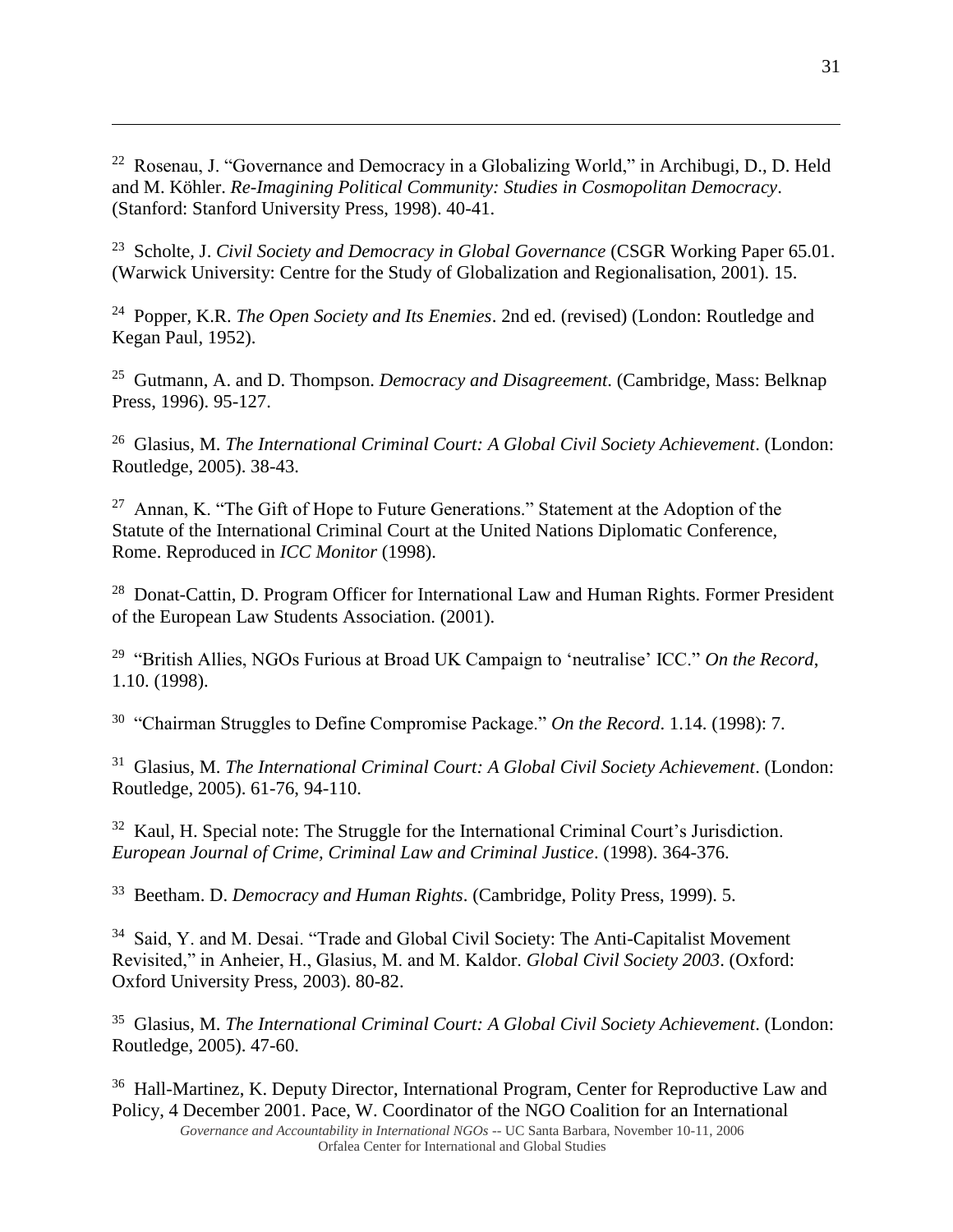Criminal Court, 3 and 17 December 2001. Facio, A. *The Rome Diplomatic Conference: A Report*. (1998).

 $\overline{a}$ 

<sup>37</sup> Burroughs, J. and J. Cabasso. "Confronting the Nuclear-Armed States in International Negotiating Forums: Lessons for NGOs." *International Negotiation*. (1999). 457–80, 474.

<sup>38</sup> Pace, W.R. "The Relationship Between the International Criminal Court and Non-Governmental Organizations," in von Hebel, H., J. Lammers, and J. Schukking. *Reflections on the International Criminal Court: Essays in Honour of Adriaan Bos* (The Hague: TMC Asser Press, 1999). 208.

39 Bos, A. *Dutch Delegation Leader and Chairman of PrepComs*. 26 November 2001.

40 Bos, A. *Dutch Delegation Leader and Chairman of PrepComs*. 26 November 2001.

41 United Nations. We *the Peoples: Civil Society, the United Nations and Global Governance*. Report of the Panel of Eminent Persons on United Nations-Civil Society Relations. UN Doc. A.58. (2004): 817.

42 Van Rooy, A. *The Global Legitimacy Game: Civil Society, Globalization, and Protest* (Basingstoke: Palgrave Macmillan, 2004). 99.

<sup>43</sup> Young, I.M. "Difference as a Resource for Democratic Communication," in Bohman, J. and W. Rehg. (Eds.) *Deliberative Democracy: Essays on Reason and Politics* (Cambridge, Massachusetts: MIT Press, 1997). 401.

<sup>44</sup> Young, I.M. "Difference as a Resource for Democratic Communication," in Bohman, J. And W. Rehg. *Deliberative Democracy: Essays on Reason and Politics* (Cambridge, Massachusetts: MIT Press, 1997). 403.

<sup>45</sup> Glasius, M. "Who is the Real Civil Society? Women's Groups versus Pro-Family Groups at the International Criminal Court Negotiations," in Howell, J. and D. Mulligan. (Eds.). *Gender and Civil Society* (London: Routledge, 2004).

46 Glasius, M. *The International Criminal Court: A Global Civil Society Achievement*. (London: Routledge, 2005). 86-90.

47 United Nations. We *the Peoples: Civil Society, the United Nations and Global Governance*. Report of the Panel of Eminent Persons on United Nations-Civil Society Relations. UN Doc. A.58. (2004): 817.

48 "Amnesty International | Working to Protect Human Rights." *Amnesty International*. http://www.amnesty.org/

49 *"*International Confederation of Free Trade Unions*." ITUC*. http://www.ituc-csi.org/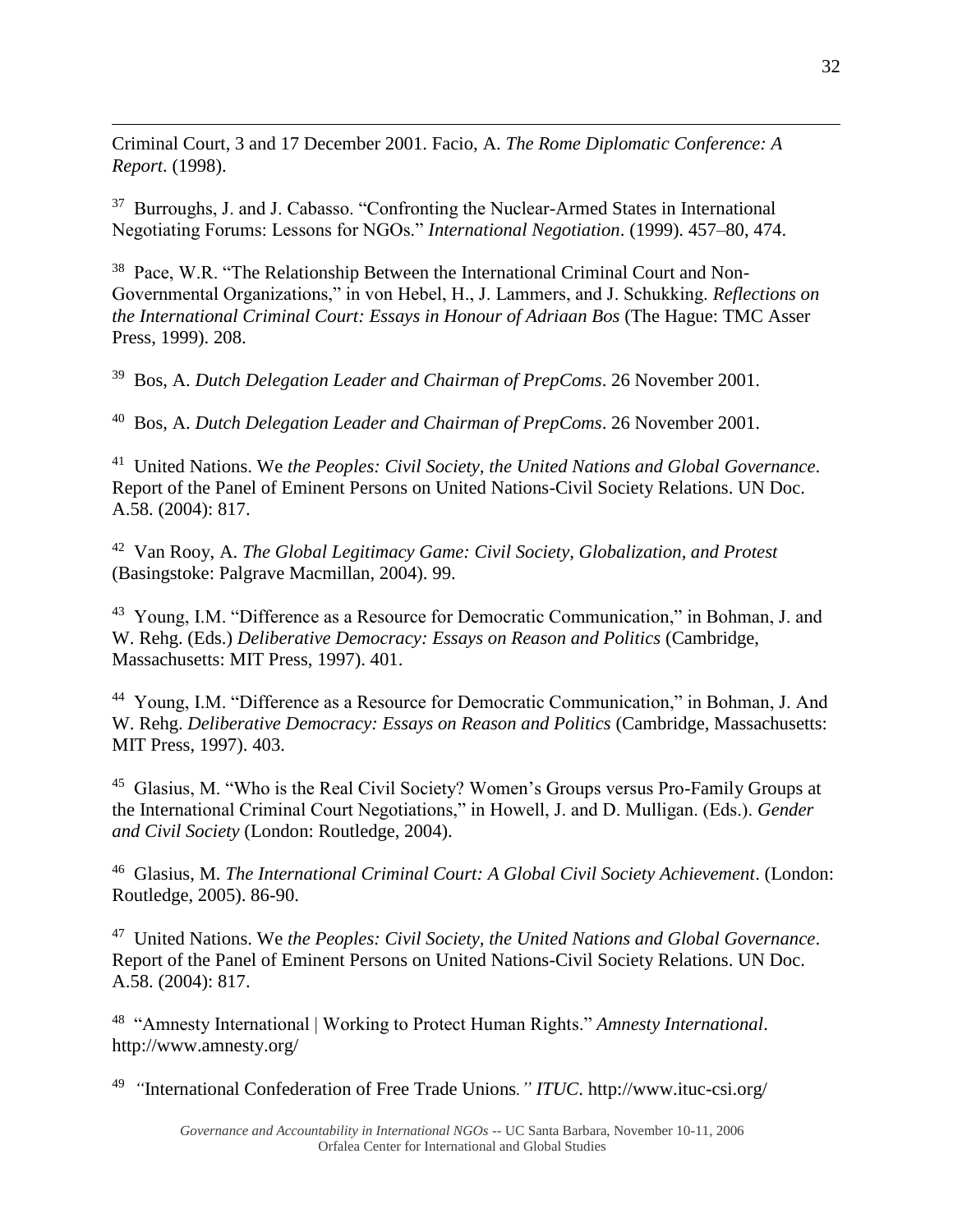50 "Greenpeace." *Greenpeace*. http://www.greenpeace.org/

 $\overline{a}$ 

51 Van Rooy, A. *The Global Legitimacy Game: Civil Society, Globalization, and Protest* (Basingstoke: Palgrave Macmillan, 2004). 62-76.

52 Held, D. "Regulating Globalization? The Reinvention of Politics." *International Sociology*, 15.2. (2005). 394-408.

53 Edwards, M. "NGO Legitimacy: Voice or Vote?" *BOND Networker*. (2003).

54 United Nations, *We the Peoples: Civil Society, the United Nations and Global Governance.* Report of the Panel of Eminent Persons on United Nations-Civil Society Relations A.58.817.  $(2004): x.$ 

55 Young, I.M. Activist Challenges to Democracy, *Political Theory* 29.5. (2001): 670-690, 693.

56 "Indict Zedillo First, Protesters Demand." *Terra Viva*. (1998).

57 "Madres Thrown Out." *Terra Viva*. (1998).

58 Kirk, A. "Desaparecidos, A Festering Wound." *Terra Viva*. (1998).

59 Jackson, R. "On the Trail of the Dictators: In Search of a Missing Child." Estela Barnes de Carlotto, president of the Abuelas de Plaza de Mayo. *On the Record*. 1.2. (1998).

60 Kirk, A. "Desaparecidos, A Festering Wound." *Terra Viva*. (1998).

61 Young, I.M. "Activist Challenges to Democracy." *Political Theory* 29.5. (2001). 670-690.

62 "China and France Shut the Door on Victims' Parents." *On the Record* 1.3. (1998). "China Scuttles NGO Meet on Child Victims." *Terra Viva*, (1998).

63 United Nations. We *the Peoples: Civil Society, the United Nations and Global Governance*. Report of the Panel of Eminent Persons on United Nations-Civil Society Relations A.58. (2004): 817.

64 United Nations. We *the Peoples: Civil Society, the United Nations and Global Governance*. Report of the Panel of Eminent Persons on United Nations-Civil Society Relations. UN Doc. A.58. (2004): 817.

65 Blaug, R. *Democracy, Real and Ideal: Discourse Ethics and Radical Politics*. (Albany: State University of New York Press, 1998). 132.

66 Young, I.M. Activist Challenges to Democracy, *Political Theory* 29.5. (2001): 670-690.

*Governance and Accountability in International NGOs* -- UC Santa Barbara, November 10-11, 2006 Orfalea Center for International and Global Studies 67 Young, I.M. Activist Challenges to Democracy, *Political Theory* 29.5. (2001): 670-690.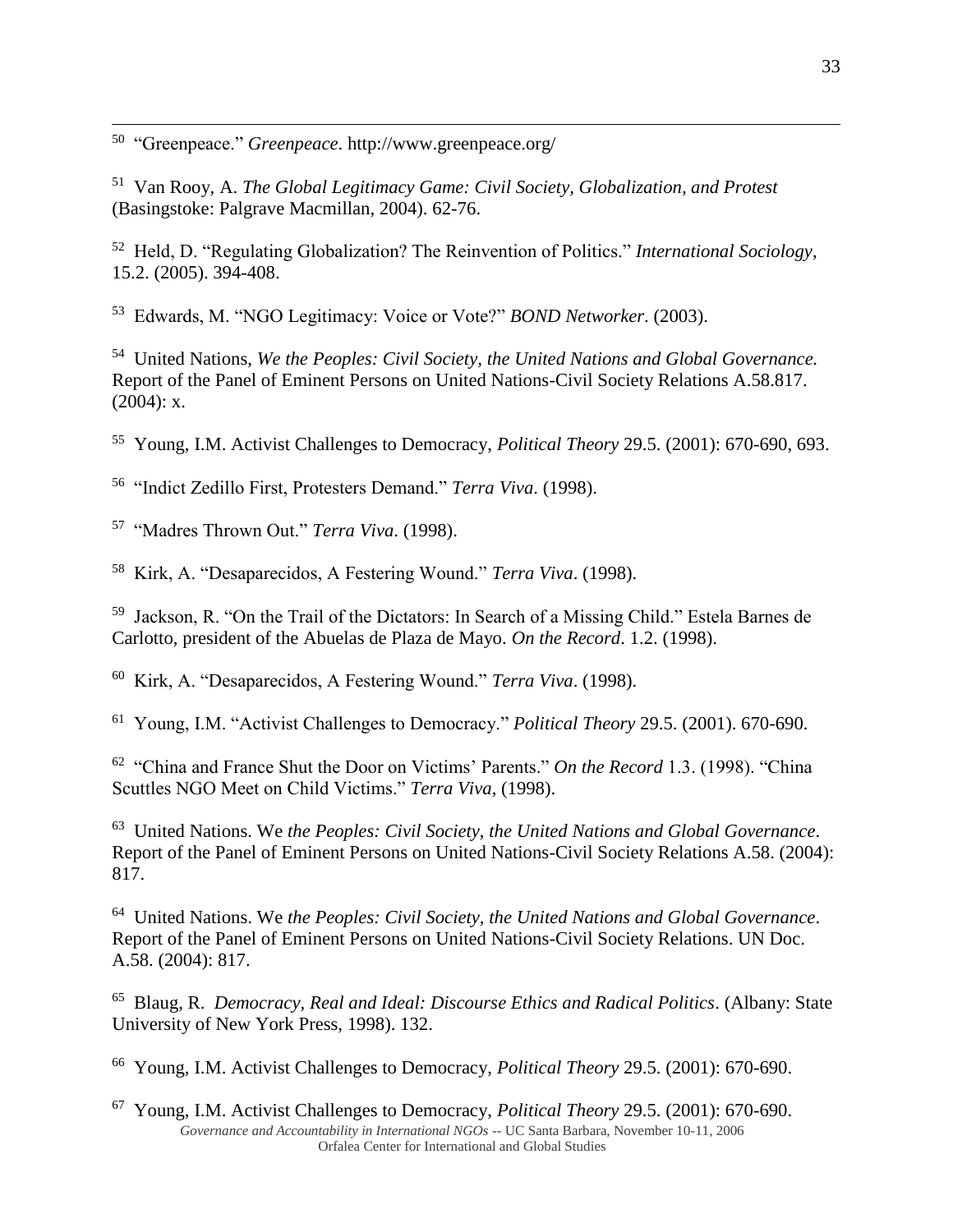68 Glasius, M. *The International Criminal Court: A Global Civil Society Achievement*. (London: Routledge, 2005). 36-37.

 $\overline{a}$ 

69 Bliss, A. "Over 70% of Victims of War are Women and Children, say Campaigners." *On the Record*. 1.10. (1998).

70 Jackson, R. From Nuclear Whizz-Kid to Pacifist: Commander Robert Green. *On the Record*. 1.12. (1998).

<sup>71</sup> Edelman, M. "Transnational Peasant and Farmer Movements," in M. Kaldor, H. Anheier and M. Glasius (Eds.). *Global Civil Society 2003.* (Oxford: Oxford University Press, 2003). 210-211.

72 Walker, R. *Inside/Outside: International Relations as Political Theory.* (Cambridge: Cambridge University Press, 1993).

73 Russett, B., D. Kinsella and H. Starr. *World Politics: The Menu for Choice*. (Melbourne: Thomson Wadsworth, 2004). 25-27.

74 Onuf, N.G. *World of Our Making: Rules and Rule in Social Theory and International Relations.* (Columbia: University of South Carolina Press, 1989). Walker, R. *Inside/Outside: International Relations as Political Theory.* (Cambridge: Cambridge University Press, 1993).

75 Lee, R.S. *The International Criminal Court: The Making of the Rome Statute. Issues, Negotiations, Results* (The Hague: Kluwer Law International, 1999). Lee, R.S. *The International Criminal Court*: *Elements of Crime and Rules of Procedure and Evidence* (New York: Transnational Publications, 2001). Von Hebel, H., J. Lammers and J. Schukking. (Eds.). *Reflections on the International Criminal Court: Essays in Honour of Adriaan Bos*. (The Hague: T.M.C. Asser Press). *European Journal of Crime, Criminal Law and Criminal Justice*. Special Issue on the International Criminal Court. 6.4. (1998).

76 "Coalition for the International Criminal Court." *ICC.* http://www.iccnow.org/

<sup>77</sup> Pace, W.R. "The Relationship Between the International Criminal Court and Non-Governmental Organizations," in von Hebel, H., J. Lammers and J. Schukking. (Eds.) *Reflections on the International Criminal Court: Essays in Honour of Adriaan Bos* (The Hague: TMC Asser Press, 1998). 202.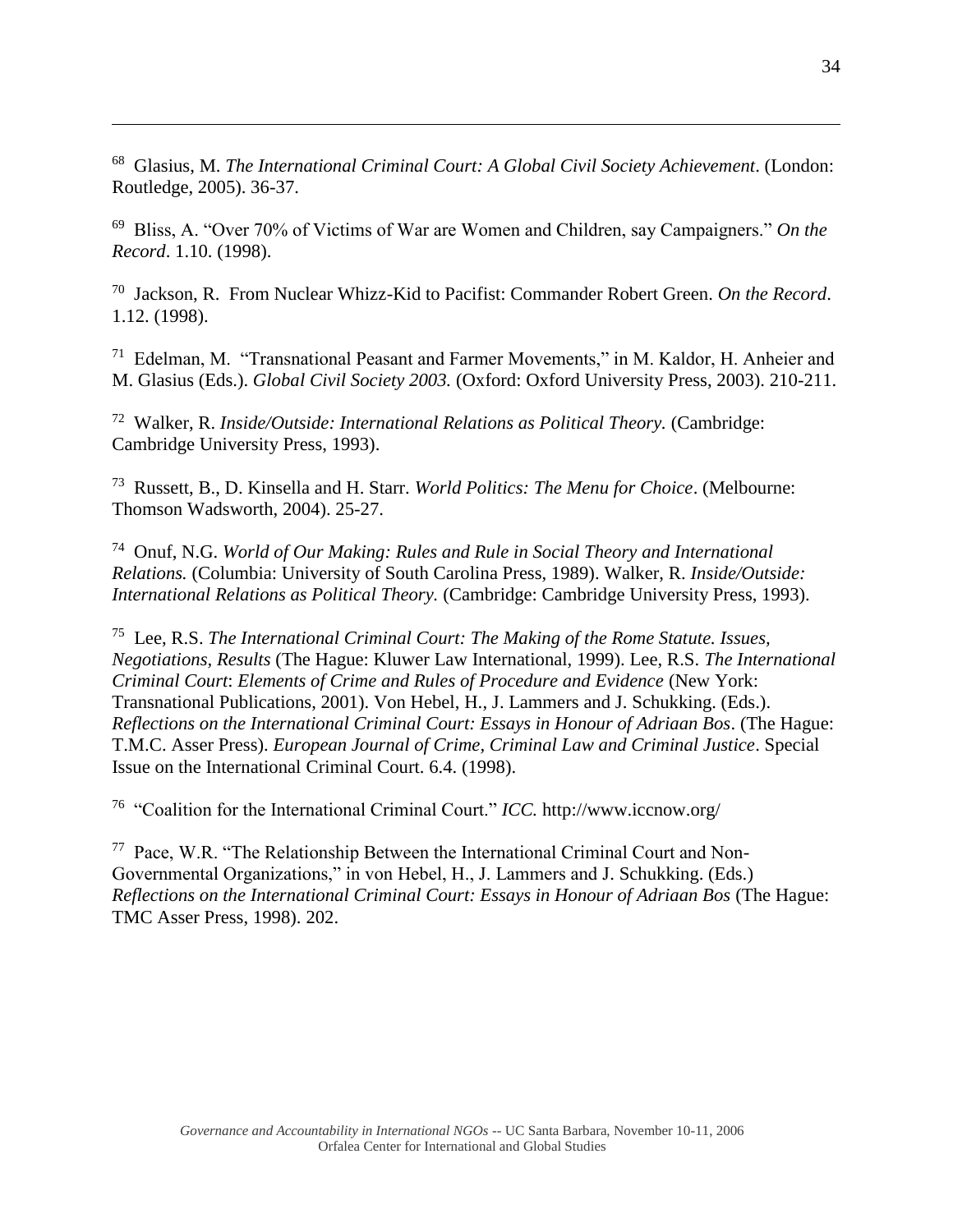# Bibliography

Anderson, K. (2000). The Ottawa convention banning landmines, the role of international nongovernmental organizations and the idea of international civil society, *European Journal of International Law*, 11(1), pp. 91–120.

Annan, K. (1998). 'The Gift of Hope to Future Generations'. Statement at the Adoption of the Statute of the International Criminal Court at the United Nations Diplomatic Conference, Rome, 18 July. Reproduced in *ICC Monitor* No.9, August.

Barber, B. (1984). *Strong Democracy: Participatory Politics for a New Age*. (Berkeley: University of California Press).

Beetham. D. (1999). *Democracy and Human Rights*. (Cambridge, Polity Press).

 $\overline{a}$ 

Bessette, J. (1980). Deliberative democracy: The majority principle in republican government, in: R. Goldwin and W.A. Schambra (Eds.) *How Democratic is the Constitution?* (Washington: American Enterprise Institute for Public Policy Research).

Blaug, R. (1999). *Democracy, Real and Ideal: Discourse Ethics and Radical Politics*.(Albany: State University of New York Press).

Bliss, A. (1998). "'Over 70% of victims of war are women and children', say campaigners," *On the Record*, Vol.1, No.10, Part 2. 30 June.

"British Allies, NGOs Furious at Broad UK Campaign to 'neutralise' ICC" (1998). *On the Record*, Vol. 1, No. 10 (Part 2), 30 June.

Bos, A. (1999). The international criminal court: Recent developments, in: H. von Hebel, J.G. Lammers, and J. Schukking (Eds.) *Reflections on the International Criminal Court: Essays in Honour of Adriaan Bos* (The Hague: T.M.C. Asser Press).

Burroughs, J. & Cabasso, J. (1999). Confronting the nuclear-armed states in international negotiating forums: Lessons for NGOs. *International Negotiation*, Vol. 4, pp. 457–80.

"Chairman Struggles to Define Compromise Package" (1998). *On the Record*, Vol.1, No.14, 7 July.

"China and France Shut the Door on Victims' Parents" (1998). *On the Record*, Vol.1, No.3, 17 June.

"China Scuttles NGO Meet on Child Victims" (1998). *Terra Viva*, 17 June.

Cohen, R. & Rai, S. (2000). *Global Social Movements* (London: Athlone).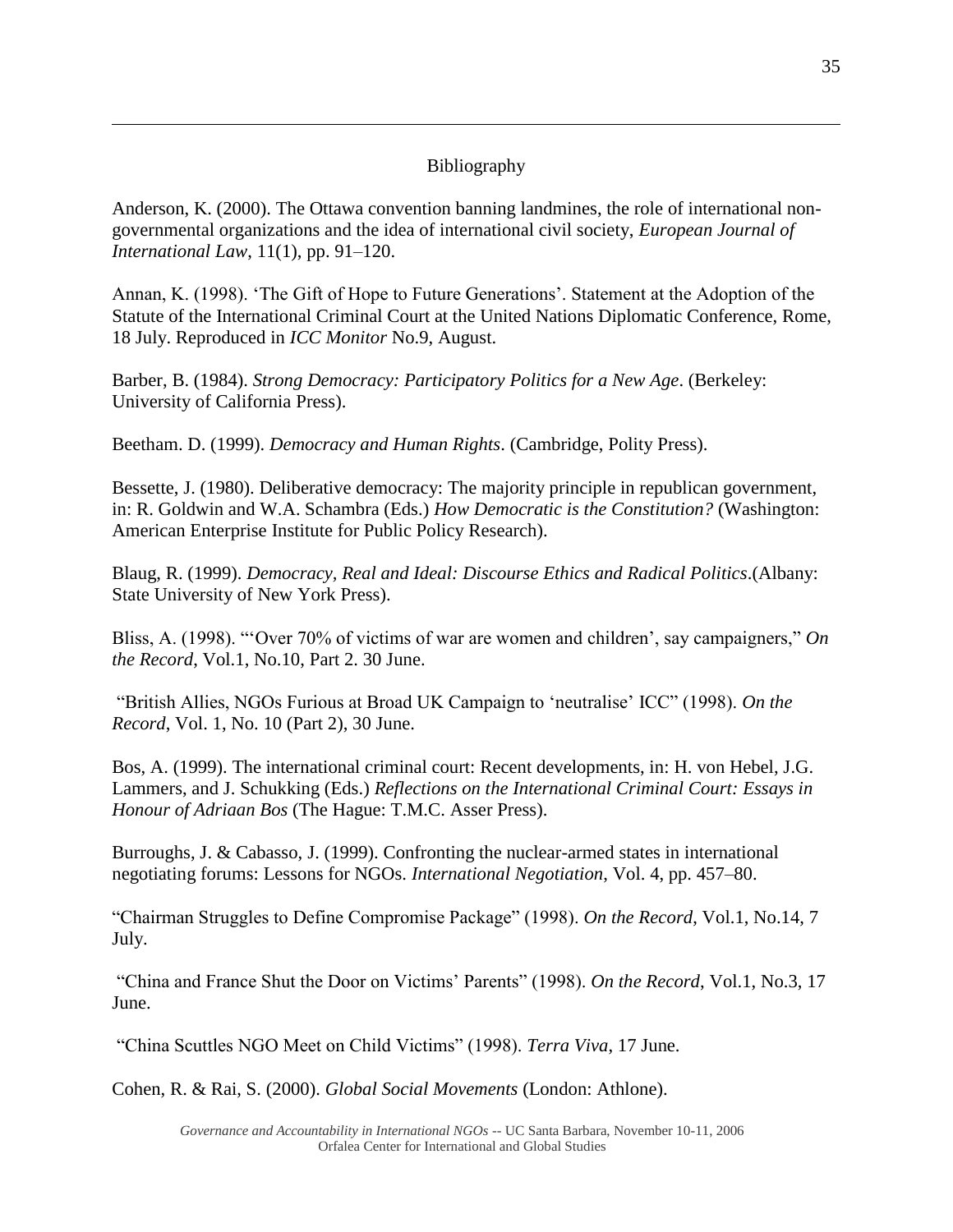Cohen, J. & Rogers, J. (1983). *On Democracy: Toward a Transformation of American Society* (Harmondsworth: Penguin).

Edelman, M. (2003). Transnational peasant and farmer movements, in: M. Kaldor, H. Anheier & M. Glasius (Eds.) *Global Civil Society 2003* (Oxford: Oxford University Press).

Edwards, M. (2003). 'NGO Legitimacy: Voice or Vote?' *BOND Networker*. February.

Edwards, M. & Gaventa, J. (2001). *Global Citizen Action* (London: Earthscan).

 $\overline{a}$ 

*European Journal of Crime, Criminal Law and Criminal Justice* (1998). Special Issue on the International Criminal Court. 6(4). December.

Facio, A. (1998, unpublished). 'The Rome Diplomatic Conference: A Report'. In the author's possession.

Glasius, M. (2004). Who is the real civil society? Women's groups versus pro-family groups at the international criminal court negotiations, in: Howell, J. & Mulligan, D. (Eds) *Gender and Civil Society* (London: Routledge).

Glasius, M. (2005). *The International Criminal Court: A Global Civil Society Achievement*. (London: Routledge).

Gutmann, A. & Thompson, D. (1996). *Democracy and Disagreement*. (Cambridge, Mass: Belknap Press).

Hebel, H. von, Lammers, J. & Schukking, J. (Eds.), *Reflections on the International Criminal Court: Essays in Honour of Adriaan Bos*. (The Hague: T.M.C. Asser Press).

Held, D. (1995). *Democracy and the Global Order: From the Modern State to Cosmopolitan Governance.* (Cambridge: Polity Press).

Held, D. (2000). 'Regulating Globalization? The Reinvention of Politics'. *International Sociology*, 15 (2), pp. 394-408.

Howell, J. & Pearce, J. (2001). *Civil Society and Development: A Critical Exploration*. (Boulder/London: Lynne Rienner).

'Indict Zedillo First, Protesters Demand' (1998). *Terra Viva*, 6 July. Jackson, R. (1998a). On the trail of the dictators: In search of a missing child. Estela Barnes de Carlotto, president of the Abuelas de Plaza de Mayo. *On the Record*. Vol.1, No.2, 16 June. Jackson, R. (1998b). From Nuclear Whizz-Kid to Pacifist: Commander Robert Green. *On the Record*. Vol.1, No.12, 3 July.

Kaldor, M. (2003). *Global Civil Society: An Answer to War* (Cambridge: Polity Press).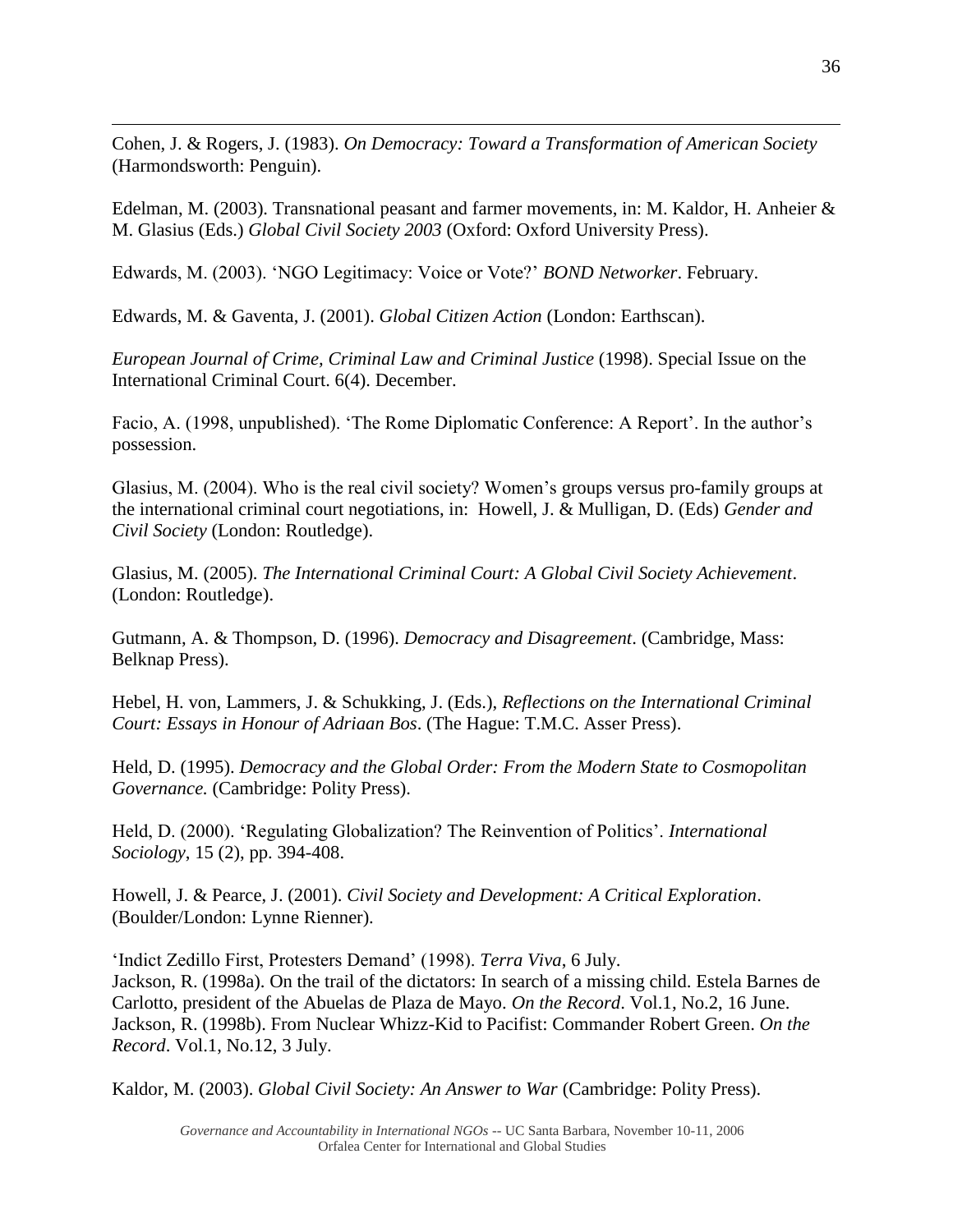Kaul, H. (1998). Special note: The struggle for the international criminal court's jurisdiction. *European Journal of Crime, Criminal Law and Criminal Justice*, 6 (4), pp. 364-376.

Keane, J. (1998). *Civil Society: Old Images, New Visions*. (Cambridge: Polity Press).

Keck, M. & Sikkink, K. (1998). Transnational networks on violence against women, in Keck, M. & Sikkink, K. (Eds.) *Activists beyond Borders: Advocacy Networks in International Politics*) Ithaca, N.Y.: Cornell University Press).

Kirk, A. (1998). Desaparecidos, A Festering Wound. *Terra Viva*. 24 June.

Kirsch, P. & Holmes, J.T. (1999). "The birth of the international criminal court: The 1998 Rome conference," in *The Canadian Yearbook of International Law*, Vol.36. (Vancouver: UBC Press). 3-39.

Lee, R.S. (Ed, 1999). *The International Criminal Court: The Making of the Rome Statute; Issues, Negotiations, Results* (The Hague: Kluwer Law International).

Lee, R.S. (Ed., 2001). *The International Criminal Court*: *Elements of Crime and Rules of Procedure and Evidence* (New York: Transnational Publications).

Lewis, D. (2002). Civil society in African contexts: Reflections on the usefulness of a concept, *Development and Change*, 33 (4), pp. 569-586.

'Madres Thrown Out' (1998). *Terra Viva*, 18 June.

 $\overline{a}$ 

McGrew, A. (1997). *The Transformation of Democracy? Globalization and Territorial Democracy*. (Cambridge: Polity Press).

Onuf, N.G. (1989). *World of Our Making: Rules and Rule in Social Theory and International Relations* (Columbia, S.C.: University of South Carolina Press).

Pace, W.R. (1999). "The relationship between the International Criminal Court and nongovernmental organizations," in von Hebel, H. Lammers, J. & Schukking, J. (Eds.) *Reflections on the International Criminal Court: Essays in Honour of Adriaan Bos* (The Hague: TMC Asser Press).

Panganiban, R. (1998). Show the Governments in Rome that the World is Watching. *On the Record*, 9 July.

Pateman, C. (1970). *Participation and Democratic Theory*. (London: Cambridge University Press).

Popper, K.R. (1952). *The Open Society and Its Enemies*. 2nd ed. (revised) (London: Routledge and Kegan Paul).